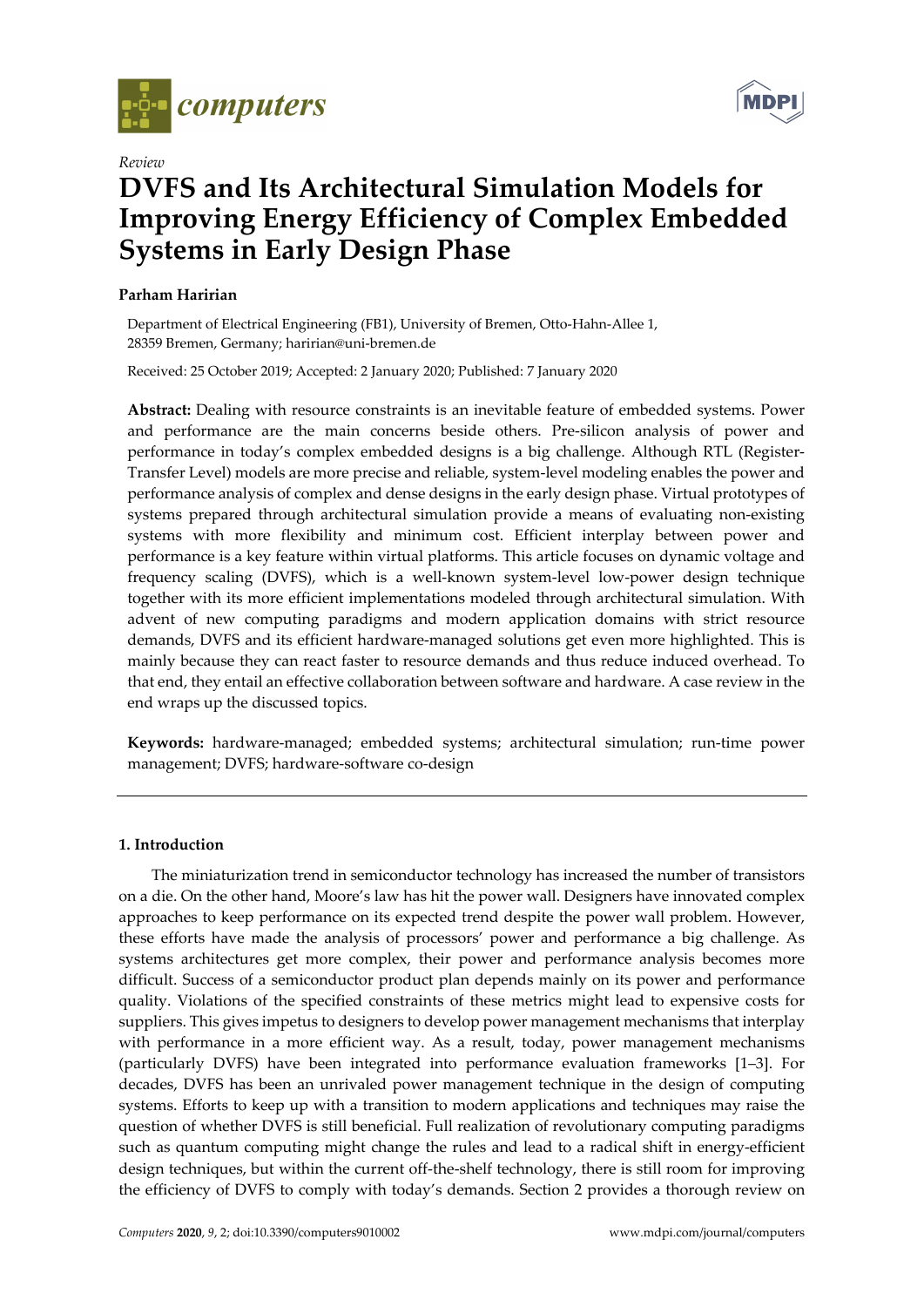low-power design techniques available for embedded systems with an emphasis on DVFS as a system-level architectural approach.

Power and performance analysis using system-level architectural methods provide a worthwhile possibility for designers to make design decisions in the early stages of design. It has a huge effect on the development time of semiconductor products. On the other hand, late detection of issues through more precise RTL and gate-level methods may lead to tremendous problems in the design process. Furthermore, RTL techniques can barely afford the highly escalated complexity of modern embedded systems [4]. Indeed, architectural simulators have been designed and developed to simplify the study of complicated systems in the early design phase. The design space can be easier explored at system level, and therefore, most of the design decisions can be made in the early stages of design. This prevents the distribution of bulk of issues to deeper abstraction levels in which detection and solving the issues are more costly. Exploiting system-level architectural techniques for high-level modeling of embedded systems is indeed a wise choice for systems architects, since it enables running benchmarks on a virtual prototype of the whole system as if they would run on real hardware. This leads to a quicker and cheaper analysis of results and solving design issues. Systemlevel modeling and its methods are discussed in Section 3 of this article in more detail. That section contains the methods as well as available modern tools and frameworks for modeling embedded systems in general and hardware-managed mechanisms in particular.

Hardware-based low-power design techniques are interesting in that they can afford a prompt reaction to resource demands compared to software-based methods. They can fulfill task deadlines in a more efficient way than traditional software-based approaches [5]. The point is that low-power design mechanisms can be implemented in both software and hardware. As most of the embedded systems include timing constraints, hardware-assisted methods are of more interest for system architects. In particular, complex embedded systems with strict timing requirements (e.g., mixedcriticality systems [6]) can benefit even more from hardware-based solutions. For readers who are not familiar with mixed-criticality application domain, Section 4 presents a brief yet informative review highlighting the high potential for power savings in mixed-criticality systems using hardware-controlled low-power design techniques.

Section 5 puts the topics reviewed in previous sections together, using a case review. It reviews a case in which a virtual prototype of a hardware-assisted power management mechanism (addressed in Section 2) provides a means for analysis of the power and performance of an integrated system designed for handling embedded systems with strict timing demands (mixed-criticality systems reviewed in Section 4). The mixed-criticality application domain is an example of a complex application domain within the embedded systems world. The case review exhibits the necessity and usefulness of architectural simulation tools and techniques (reviewed in Section 3) in analysis of highly complex embedded systems and their non-functional requirements in the pre-silicon phase, well before manufacturing.

DVFS and its simulation models are a wide area of research, and many studies have been published about them. The topic can be reviewed at different levels of abstraction, including circuit level, gate level, and system level with different perspectives and even different simulation models and relevant tools specifically designed for them. The research area gets a bit narrower when we focus only on architectural/system level techniques for studying the power–performance trade-off to make design decisions in the early design stage.

Many researchers have shown interest in system-level techniques and have published many research works in recent years. However, when considering timing constraints besides power and performance, the research area and published works get still narrower. Indeed, the combination of DVFS and timing constraints with their hardware-based solutions modeled with architectural simulation yields a very narrow and particular area of research. Furthermore, power management for tasks with priorities together with their strict timing constraints (as in mixed-criticality systems) points to very few works that have been published. Examples are introduced later in corresponding sections. Mixed-criticality systems were first introduced in 2007 in their current conceptual meaning. This will be explained more with references in Section 4. There are a few fundamental works on this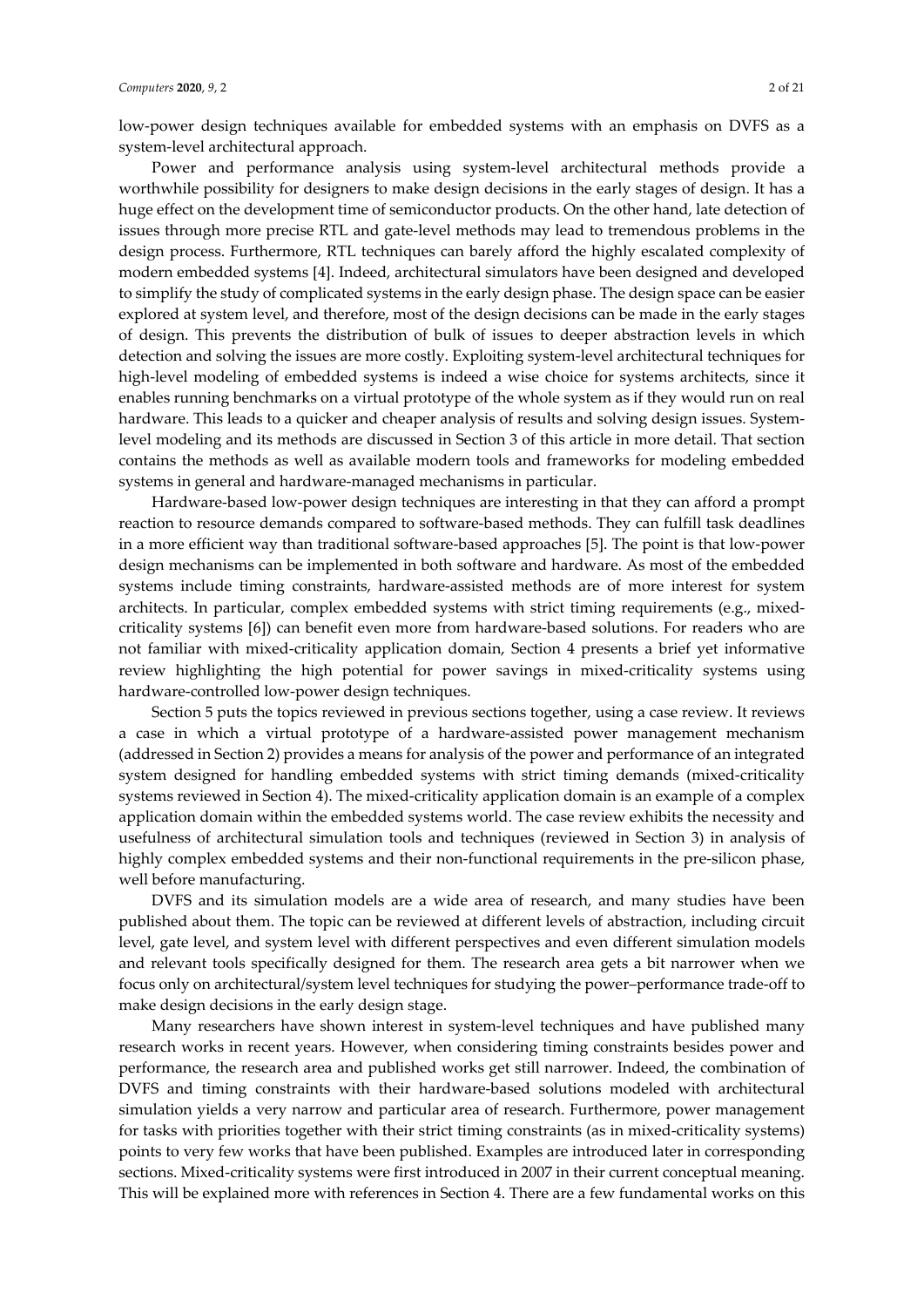topic by itself that are introduced in that section. The combination of other topics such as power and performance issues, together with their hardware-assisted solutions to their induced overhead, make it still a unique research area that is highly demanded by modern industry (especially for automotive,

aerospace, and medical applications). Selection of cited references was not limited to any specific database. Instead, to the best of the authors' knowledge, most of the few main works and publications that were fundamental to other later works have been introduced and referenced in this manuscript. In addition, recent works that are mainly based on those fundamental works and add value to the topic have been introduced. A case study that refers to a very particular and unique work that combines DVFS, mixed criticality with strict timing requirements, and its hardware-managed solutions modeled with architectural simulation models wraps up the discussed topics in the end. The manuscript provides a useful comprehensive package for researchers who are interested in this field.

In a nutshell, the purpose of the manuscript is to study DVFS and its architectural simulation models with an emphasis on hardware-managed solutions to reduce dynamic power consumption of modern complex embedded systems with strict timing constraints, while retaining performance. In other words, the aim is to review early-stage mechanisms and tools with which modern embedded systems are capable of providing a better solution to resource demands including power, performance, and timeliness.

# **2. System-Level Low-Power Architectures**

Power dissipation is not a challenge of only the modern complex architectures. It has been widely explored in the past decades. Since the time of early computing machines using vacuum tubes, researchers and engineers have been trying to find ways to decrease the power consumption of computing systems. Invention of transistors was the first big success toward their goal. Their effort continued all the time, and after several decades, further advances in semiconductor technology provided transistors with significantly fewer power dissipation. Today, embedded systems dissipate power in range of mW to a few Watts. With emergence of new computing paradigms such as edge computing and IoT (Internet-of-the-Things), energy efficiency of embedded devices has attracted even more attention. So, what are today's challenges for energy-efficient design of embedded systems?

# *2.1. Embedded Systems and Energy*

Technology advancements have enhanced the performance of embedded systems. However, at the same time, processor clocks have hit the power wall. This has made the power management of embedded systems even more challenging in such a way that today, the concept of power-aware computing is more underlined than the past. In spite of general-purpose ordinary computing systems or supercomputers, embedded systems are designed and developed for a specific purpose. They cover a broad range of specific application domains, each having their own typical and particular requirements. As the requirements are very different, trade-offs should be considered regarding the design of such systems. Among many different requirements, the trade-off between power and performance is considered in this article.

Embedded systems are usually battery operated. That is, a limited amount of power budget is available to execute the tasks within their given timing limits. For instance, the power budget of general-purpose processors is in range of some hundred Watts [7]. Supercomputers spend from some tens of kW (top green supercomputers) up to a few MW of power [8]. This is while low-power mobile embedded systems have a power budget of around 1–2 Watts [7]. Even some ultra low-power embedded systems such as wearable computing systems need to consume only a few mW [9]. These examples highlight the necessity of power management in embedded systems. Compared to supercomputers in which performance dominates the importance of power consumption, energy is the primary concern for embedded systems. Lower energy consumption is advantageous in that it needs smaller power supplies, which in turn leads to reduced cost, area, and weight. However, significance of energy-efficient architectures is not limited to embedded systems. Supercomputer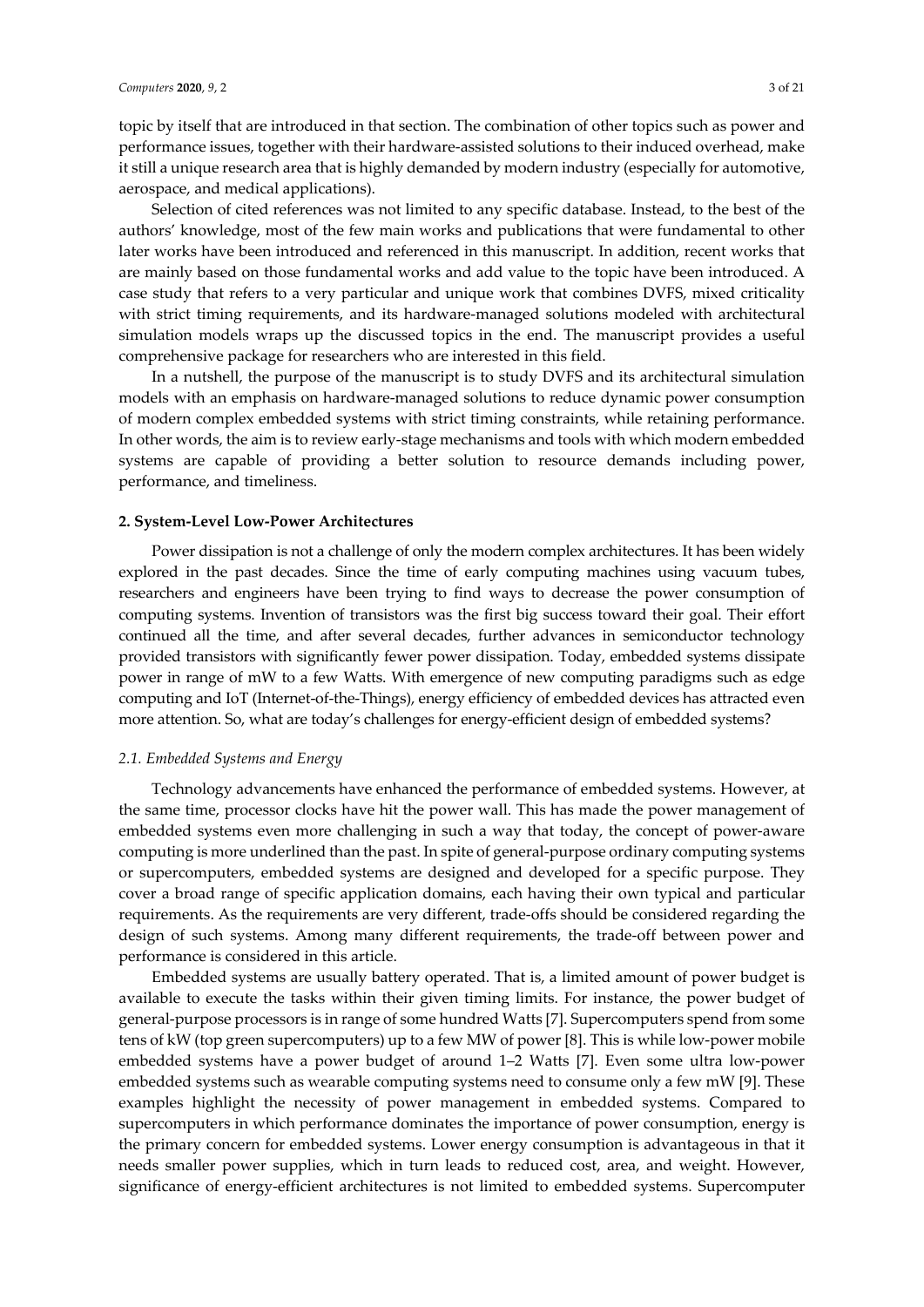architectures also tend to exploit low-power embedded processors to achieve high performance while dissipating less energy and occupying less area [10,11].

Since resource constraints are always a concern in design of embedded systems, system architects try to achieve design goals while having an eye on the constraints. In most of the cases, one of the constraints needs to be traded off for another.

A good example for considering trade-offs in design of embedded systems architecture is realtime systems where the execution of tasks has timing constraints as well. The real-time application domain is a typical domain that is addressed with embedded systems. Although performance is not the major challenge of embedded systems (except for compute-intensive applications), real-time embedded systems often require a predictable performance up to the point that the deadline requirements are met. From that point on, high performance is not a concern any more [8]. This way, the power management mechanism within the system architecture can trade performance for energy.

Although power is the main concern in design of embedded architectures, compute-intensive embedded systems with high computational requirements have pushed the embedded systems industry toward high-performance architectures. Today, the ever-increasing high-performance power-efficient requirements have made the design of modern embedded architectures even more challenging. Low power consumption and high performance are challenging design demands because their techniques and solutions come into conflict with each other; one needs higher processor clocks, which translates into higher power consumption, whereas the other needs lower processor clocks, which leads to performance degradation [8]. Thus, modern embedded systems require novel hardware and software solutions to afford the ever-increasing power and performance demands.

Traditional low-power design techniques focus on power optimization of system components separately. However, embedded systems often consist of complex interacting components that are integrated on the same platform. This also verifies that novel power management systems are required for designing embedded systems.

High-performance power-efficient design techniques can be applied at different abstraction levels in systems architecture including software, hardware, and middleware. Current software– hardware co-design techniques can also be leveraged through architectural approaches to meet the design requirements. In such efficient embedded systems, often software or middleware functions are managed with hardware to provide a better support to meet the application requirements. A good example is dynamic voltage and frequency scaling (DVFS), which is a well-known run-time mechanism to control the power consumption. DVFS handles the run-time scaling of voltage and frequency up or down whenever performance requirements change. Although not a new method, DVFS is still an interesting mechanism for low-power designers. With an appropriate processor selection for an embedded application, a 10% degradation of performance due to frequency downscaling has been shown to yield up to around 35% less power consumption [12]. In modern modeling and design tools, either DVFS support is an originally integrated part or it is added as an afterthought due to its necessity. Section 3.4.1 provides comprehensive information in this regard. Conventionally, DVFS is implemented as a middleware functionality within the operating system. However, some application fields such as the real-time domain (in which timeliness is essential) encourage the use of hardware-assisted software solutions to better meet their strict timing requirements.

#### *2.2. Sources of Power Dissipation*

To better understand the energy-efficient design techniques for embedded system-on-chips, it is helpful to first understand the sources of power dissipation in embedded systems in general, and then review state-of-the-art energy management techniques that can be exploited or enhanced to reduce energy dissipation.

Two well-known categories of CMOS power consumption are dynamic power and static (leakage) power. Dynamic power consumption dominates the static leakage power dissipation and is calculated by the well-known *CV<sup>2</sup>f* equation where supply voltage *V* has a significant impact on it, mainly because of its quadratic relationship with dynamic power. In addition, clock frequency *f* has a high impact on dynamic power, as it is the number of repetitions of voltage waveform per second.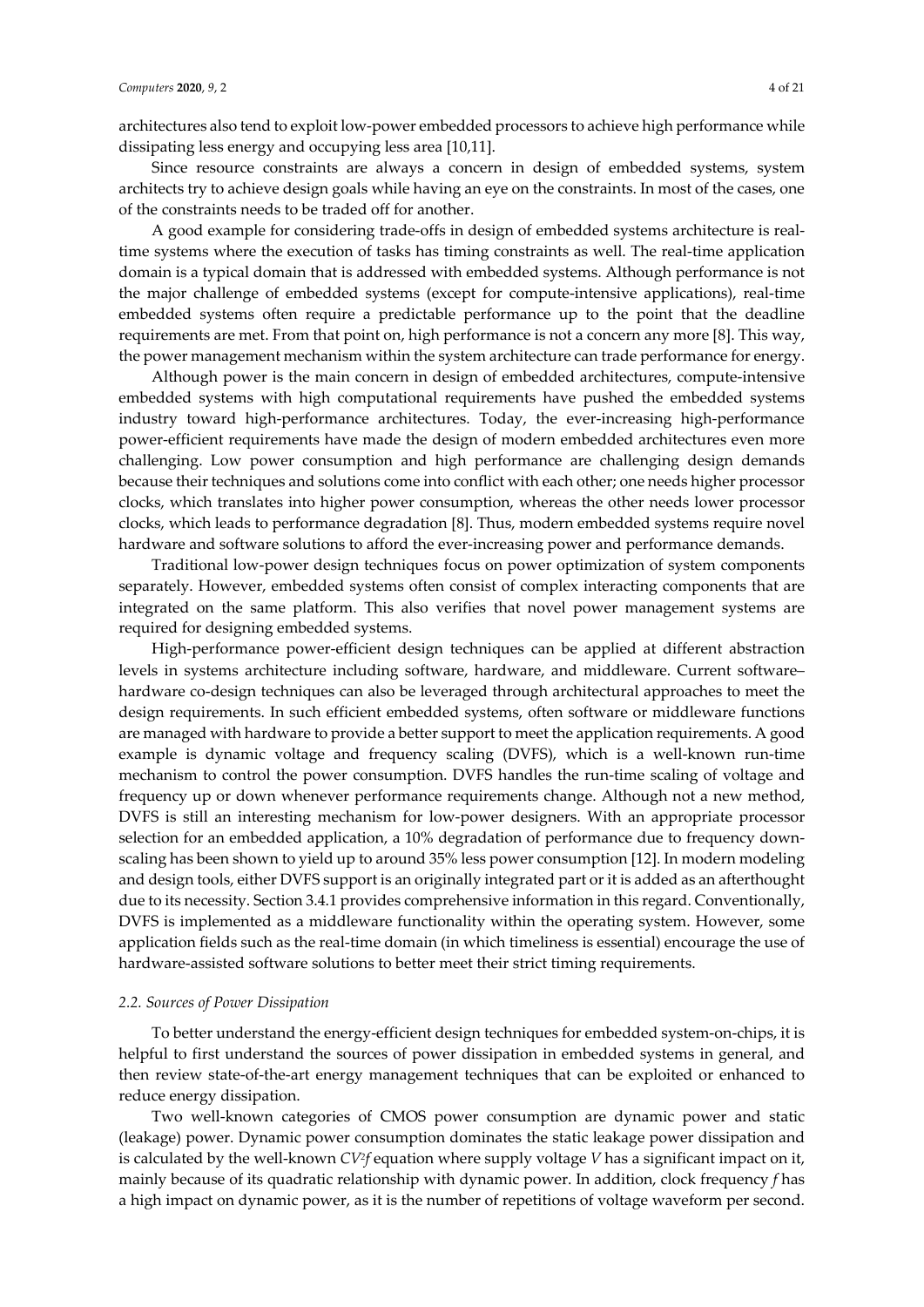In fact, there is a direct relation between them. That means that lower frequency leads to lower supply voltage and consequently much lower dynamic power consumption.

Alongside dynamic power dissipation, leakage power dissipation is another source of power dissipation in CMOS technology. Although leakage power is not negligible, in this article, the focus is on the design techniques to lessen the dominating dynamic power consumption of embedded System-on-Chips (SoCs).

# *2.3. Energy-Efficient Design Techniques*

After we know the fundamental sources of power dissipation in digital system-on-chips, we can better understand energy-efficient design techniques. Today's embedded computing systems demand higher processing and communication capabilities that in turn require higher energy efficiency. To handle this challenge, power management techniques need to be applied to all design abstraction levels ranging from circuit level to architecture/system level. Let's interpret the same meaning when we read the phrases 'architectural' or 'system-level' views and techniques in the entire this article.

The focus of this article on designing energy-efficient embedded SoCs is only on architectural techniques. The rationale behind this, is that considering power issues in higher abstraction levels of top–down design process provides the possibility for designers to consider power budget as well as power management techniques and required design changes in the early design stage. This prevents late-stage higher costs and lets the designers have a better power–performance trade-off analysis to meet the desired goals for achieving a power-efficient design. The results will be useful later on, during the bottom–up implementation process.

In this article, architectural low-power design techniques are classified into the following categories:

A Microarchitectural techniques

i.e., power saving in internal parts of processor(s) (e.g., cache, branch predictor, etc.)

- B Architectural techniques, also known as system-level techniques
	- (a) With run-time changes, also known as dynamic techniques
		- i. DVFS
		- ii. Turning off unused components, also known as gating techniques
	- (b) Without run-time changes, also known as structural techniques i.e., power saving in design layout (e.g., heterogeneous architecture, 3D architecture, etc.)
	- (c) Run-time techniques in conjunction with (fixed) structural techniques (e.g., dynamic heterogeneous architecture)

Both DVFS and turn-off (category B-a) are dynamic architectural methods. Between the two, the turn-off method takes time to shut down power and then takes still time to turn it on when it is again needed. For applications with critical timing constraints, this is not a solution to save energy.

Combined solutions (category B-c) consist of separate high-performance processing units and low-power processing units being selected at the run time of applications. An example of such innovative solutions is Arm's big.LITTLE technology [13]. In a high level of abstraction view, on the peak operating (or threshold) point of a power-efficient in-order 'LITTLE' core, the manager (or scheduler) handles the on-the-fly migration (or mapping) of task execution from the 'LITTLE' core to a performance-efficient out-of-order 'big' core with higher operating points (and back) whenever performance requirements change. The big.LITTLE architecture exploits and cooperates with DVFS and turn-off mechanisms in both of its migration-based and scheduler-based software models [14].

Host/PiM (Processing-in-Memory) configuration is another example of heterogeneous architectural low-power design techniques in which a PiM device (optimized for bandwidthintensive workloads) works along with a host processing unit optimized for compute-intensive workloads. The heterogeneous host/PiM configuration also can benefit run-time approaches such as DVFS to offer improved energy efficiency. A recent study reports 7x improvement [15].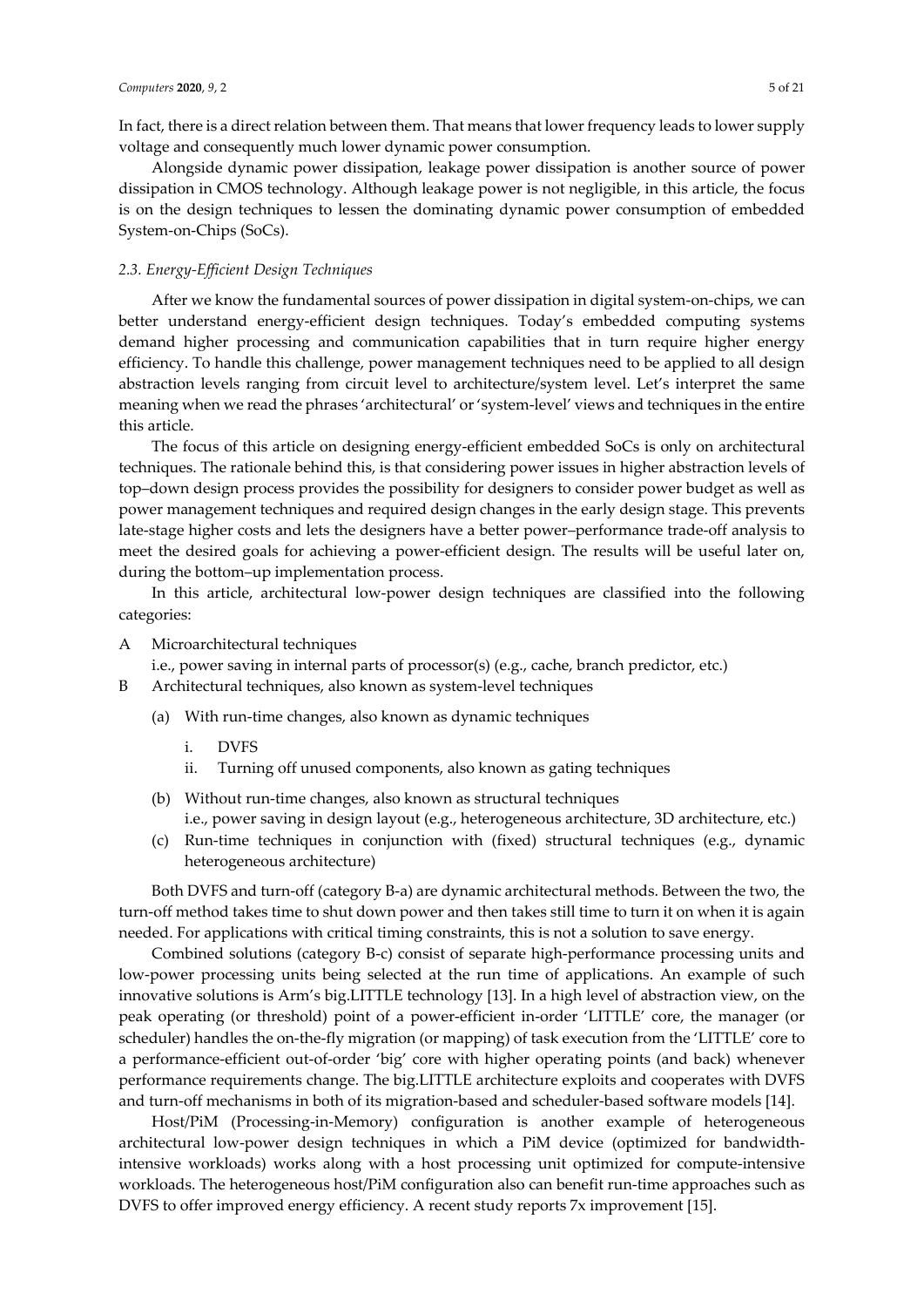Although DVFS has been studied and used in designs for decades, attempts to design more efficient DVFS mechanisms would even strengthen the modern techniques and heterogeneous solutions in which harmonized cooperation with DVFS is a key.

This article focuses more specifically on DVFS based on a hardware-managed scheme to manage the power consumption of timing-constrained embedded systems. In addition, it reviews architectural simulation tools and mechanisms to handle design decisions and issues in the early design phase. Embedded SoCs usually incorporate several internal and external elements (processors, memories, buses, I/O, etc.) that affect their power consumption. Each of these elements needs their own specific tools and techniques for modeling and studying their power consumption. This manuscript focuses only on dynamically handling the voltage and frequency of the processing cores as the most power hungry elements within SoCs. Importance of the other techniques may not be neglected though.

#### 2.3.1. DVFS

DVFS has been used in many processors as the main power management technique. Famous processor vendors such as Intel and AMD provided commercial products with DVFS capability. Examples are AMD's Bulldozer processor [16] or Intel's Multicore processors with Turbo Boost technology [17]. In addition, almost every smartphone uses DVFS mechanism to manage power consumption. The use of DVFS in real systems has empirically proven its practical importance and high impact on power and energy saving. Furthermore, the emergence of new computing paradigms and application domains even encourages the use of DVFS in modern embedded devices and systems more than the past [18–21].

Here, the focus is on architectural aspects in design and implementation of DVFS and the interplay between software and hardware to achieve energy-efficient embedded systems. Using the DVFS method, processors' supply voltage and operational frequency are adjusted to regulate their power and performance. With this energy minimization technique, voltage and frequency of processors can be dynamically changed at the run time of applications. The key feature of DVFS is that it leverages the power–performance trade-off [22]. This way, applications' temporal performance requirements can be exploited to save power consumption and reduce energy dissipation. DVFS benefits from those application phases, parts of code, or task periods in which lower performance does not hurt the proper functionality of the system. A typical example is the memory-bound applications or parts of programs [23]. Since processor(s) and memory are asynchronous to each other, usually the processor is stalled during memory operations. During this time, the processor's frequency can be scaled down to save energy without losing significant performance. The authors in [24] propose a DVFS mechanism to scale down the clock frequency in memory-bound parts of programs with minimum performance degradation.

In some embedded systems, missing task deadlines is tolerated. An example is the multimedia application domain where missing some of the deadlines can be acceptable, since it does not hurt the quality. The authors of [25] propose a method to save energy in multimedia embedded systems using DVFS. They propose an algorithm to drop some tasks to create slacks. DVFS uses these slacks to save power.

However, the case of using DVFS to save energy in real-time applications is tricky. Real-time embedded systems impose a strict stipulation on DVFS to protect timing constraints while adjusting their operational frequency and supply voltage. If a task deadline is close, DVFS can scale up the clock frequency to meet deadline; otherwise, a lower supply voltage and clock frequency would be enough to save energy while meeting deadline. The researchers in [26] propose a task mapping and scheduling algorithm for multicore embedded systems to minimize power consumption using DVFS while meeting deadlines. Majority of architectural techniques using DVFS for real-time systems concentrate their effort mainly into exploiting idle times (slacks).

## 2.3.2. Design Considerations When Using DVFS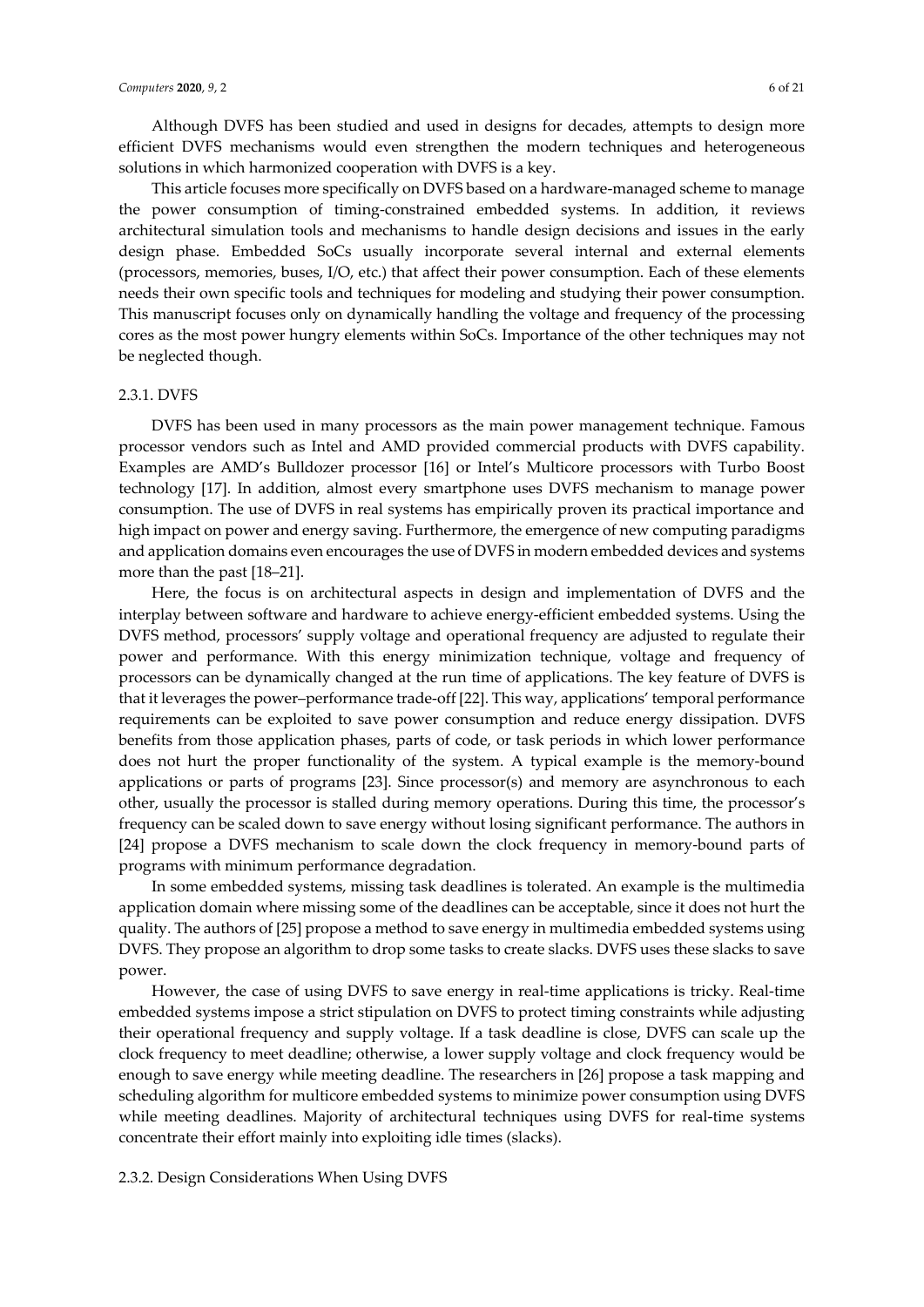Similar to other mechanisms, applying DVFS into designs requires several considerations. One of the important design considerations is the DVFS control policy. Scaling decisions are taken with DVFS governor (controller) based on program's behavior or system load. The DVFS mechanism tries to stretch the task execution times to eliminate idle periods via scaling by means of a specific control policy algorithm. This control policy can be implemented in either software or hardware. Implementation method of DVFS control policy exerts an influence on DVFS overhead.

DVFS is a very efficient energy-saving approach. However, its imposed overhead also needs to be considered by system architects. Beside the DVFS control policy, another source of DVFS overhead is its transition delay. The transition time is the delay between two levels of voltage or frequency during scaling. The time that the scaling process requires should be considered. Depending on the amount of delay, simple or complex implementation techniques are required. For applications with strict timing constraints, the transition delay might have a negative effect; it may increase the execution time of tasks and lead to deadline misses.

The researchers in [27] provide an architectural solution to solve the DVFS transition delay. They use on-chip voltage regulators to achieve a lower transition latency. They report possible voltage transition delay at a rate of tens of nanoseconds, which is a huge gain compared to microsecondscaled off-chip regulators. They also report a possible efficiency drop in voltage conversion process that leads to higher energy losses, which is a disadvantage of their solution, but quicker scaling and fine-grained control of the voltage and frequency pair compensates the pitfall.

Another architectural design consideration regards the use of DVFS on multicore. There are two approaches to apply DVFS on multicore embedded systems. Architectural works on DVFS for multicore focus on either simultaneous scaling of all the cores (global DVFS) or scaling each individual core (per-core DVFS). Voltage and frequency of each on-chip core is separately scalable in the latter configuration. Some experiments [27,28] have shown that per-core DVFS provides higher improvement compared to the global DVFS scheme. It also [29] states that it maximizes the effectiveness of DVFS if each core has its own supply voltage and frequency.

### 2.3.3. Hardware-Managed DVFS

Success of DVFS in the research community as well as industry added more interest to put further efforts into research on more effective DVFS techniques. Almost all architectural works for improving DVFS management techniques are implemented as part of operating systems (OSmanaged scheme). However, novel architectures exploit hardware-assisted mechanisms to manage resources [30–32]. DVFS does not limit any of the hardware techniques of SoC designers. It even makes it more attractive if DVFS management is assisted with hardware-based control. The reason is that hardware can react faster to power demands. A hardware-managed mechanism can make the idle intervals shorter, thus leading to more power saving. Moreover, hardware-dedicated solutions can better fulfill the task deadlines than the classical software-based solutions at the kernel level [5]. These are attractive features for systems with strict timing constraints. They entice system architects to choose hardware-based DVFS mechanisms for their designs.

It is important to note that in hardware-managed DVFS mechanisms, although hardware is emphasized, the role of software is not negligible. Hardware needs to be aware of the actual resource demands of the application(s) at run time to provide effective scaling decisions. In other words, hardware-based DVFS approaches entail an effective collaboration between software (applications) and hardware. In this fashion, applications inform hardware at run time about the resources that they need to complete the tasks. Then, hardware acts promptly to support the requested requirements. The result is a faster power management process with reduced latency that leads to greater energy efficiency and timeliness.

#### **3. Modeling Hardware-Managed DVFS**

Complexity of today's computing systems makes it necessary to exploit power and performance modeling techniques to produce accurate results and best drive the design project in the right direction. Embedded systems' design and development has a close relation to power and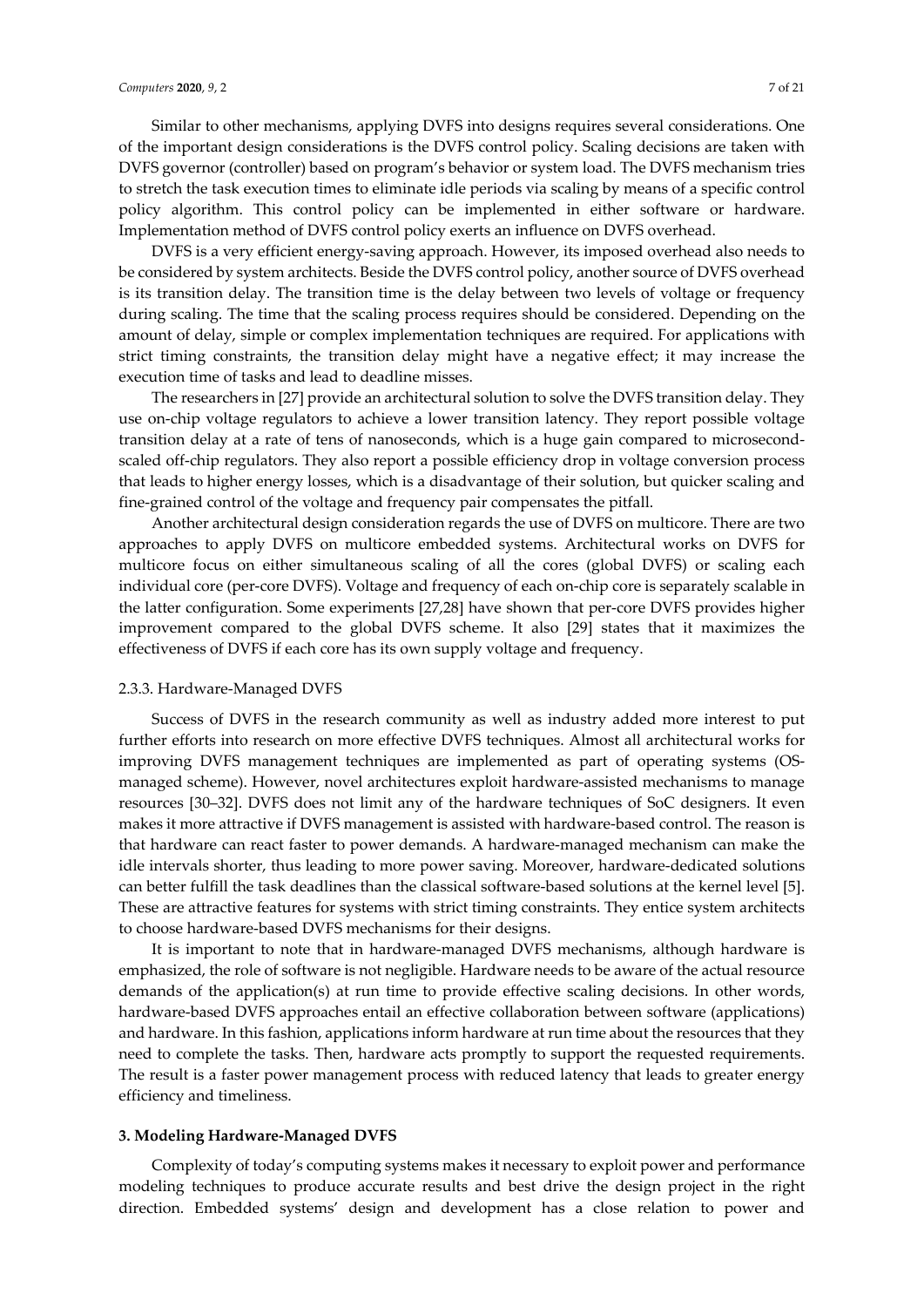performance modeling and analysis. Designers need tools to evaluate their ideas and explore the design space of non-existing components or systems before building costly physical systems. Today, components with complex functionality have been integrated in modern computing systems. To reduce time and cost, it is beneficial to evaluate the design before manufacturing. A controlled environment that facilitates evaluation and debugging in the early design stage is very helpful for system-level designers.

In this section, an overview of system-level/architectural performance modeling techniques is presented. Integration of power management techniques to study and analyze the interplay between power and performance is a necessary feature in modern embedded systems. The section continues with an exploration of available modern integrated tools and their applications.

# *3.1. System-Level Performance Modeling Techniques*

In design of embedded systems, performance can be sacrificed for power (and other features) up to a limit. So, a system designer considers energy efficiency and other necessary design features while having an eye on performance. Especially in case of battery-operated embedded applications, it is more important to consider the power and performance trade-offs.

Accurate modeling and performance analysis helps designers make right design decisions. For that, they need to design a baseline system first in order to examine their ideas and analyze the results. In order to make right decisions in systems design, it is necessary to have an accurate power and performance model of the baseline design. Choosing a modeling approach and applying proper benchmarks are the next steps. As there are several modeling approaches, an appropriate modeling method needs to be chosen. After modeling the baseline system in a way that best describes the features and requirements, proper benchmark applications are applied to the prepared model to produce the output results. In the end, the results should be analyzed for final deduction.

Analytical modeling, virtual prototyping (through simulation), and hardware prototyping are three major system-level performance modeling techniques that help system designers evaluate their design ideas [33,34].

A hardware prototype demonstrates a working implementation of ideas, but it obviously introduces a high cost for evaluating complex designs. Development of hardware prototypes is costly and also time-consuming.

Analytical modeling is a mathematical description of a process that does not consider implementation issues. With analytical modeling, system's behavior is modeled using mathematical equations. Analytical modeling employs less effort to model a complex system [35], but it does not refer to design decisions and implementation issues that a designer may encounter. It involves assumptions and simplifications that yield quick results. These assumptions reduce the accuracy of the model. Accuracy in this context means how close a model is to the real hardware that it represents. Analytical modeling does not give a clear understanding of what may happen in implementation of the system.

Preparing virtual prototypes through architectural simulation is a better alternative that provides a balance among all those determining design factors such as flexibility, extensibility, complexity and costs in pre-silicon design phase, long before manufacturing the system-on-chips. Through simulation, system can be modeled with more implementation details compared to analytical modeling. Although simulation takes longer, it acts as a virtual prototype of the system under design, and hence produces more accurate results to be analyzed. Table 1 exposes a comparison of system-level modeling techniques from various aspects.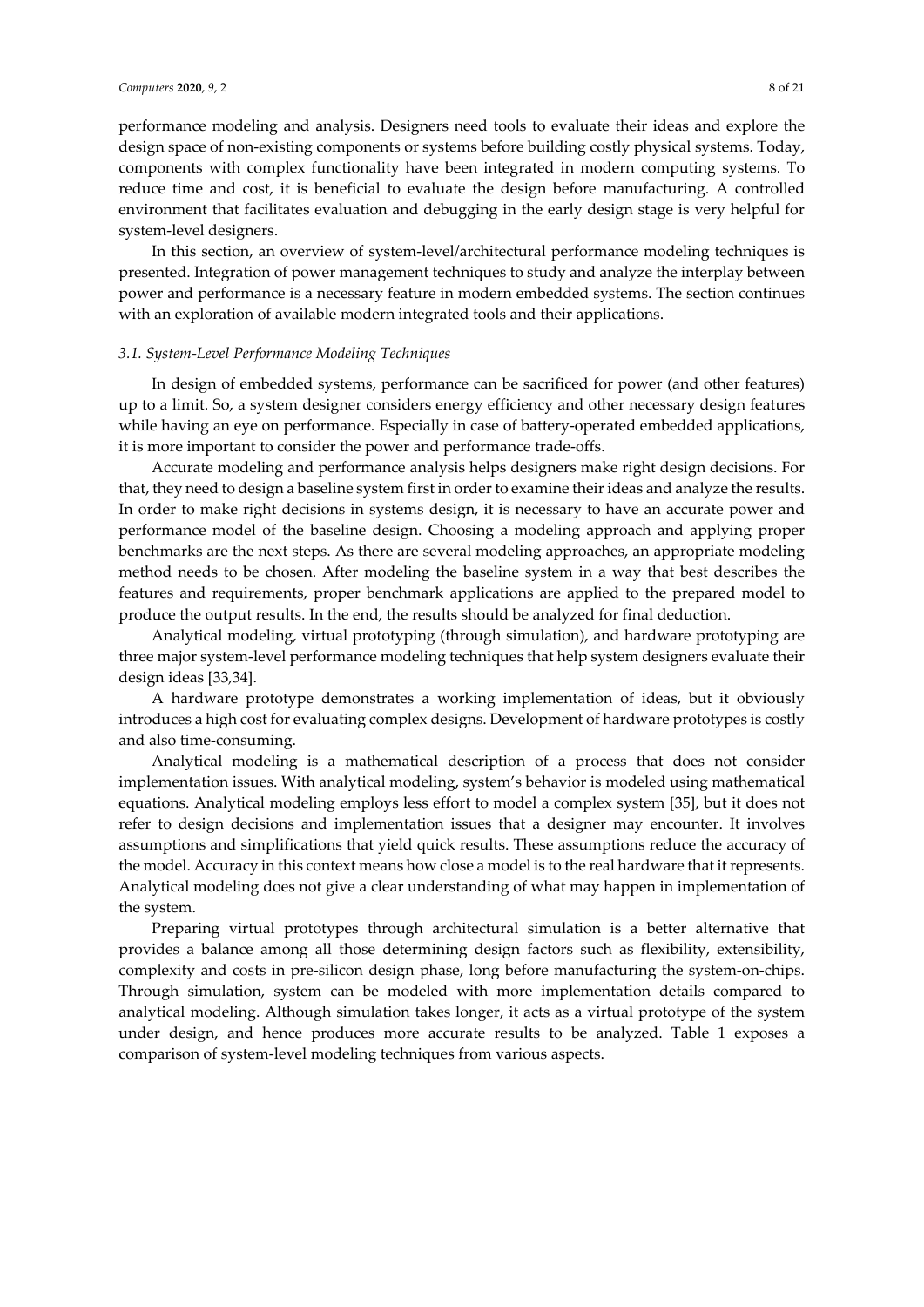**Table 1.** Comparison of system-level performance modeling techniques

| Modeling Aspect      | Accuracy | Speed    | Complexitv | Flexibility | Extensibility | <b>Details</b> | Cost     |
|----------------------|----------|----------|------------|-------------|---------------|----------------|----------|
| Analytical modeling  | low      | high     | low        | high        | high          | low            | low      |
| Virtual prototyping  | moderate | moderate | moderate   | moderate    | moderate      | moderate       | moderate |
| Hardware prototyping | high     | low      | high       | low         | low           | high           | high     |

Today, manufacturers try to reduce time to market and optimize products to higher levels of performance and power efficiency. Virtual prototypes are useful in that they facilitate pre-silicon power–performance analysis. That means, a system that does not yet exist can be studied and analyzed using virtual prototypes. This is a great possibility for designers, as they can quickly explore the design space without spending time and manufacturing costs that are needed to design hardware prototypes. It also reduces the time-to-market of products, which is an essential need for industry. Especially in case of MPSoCs with their high complexity, simulation plays a determining role in decreasing the development time and manufacturing costs.

Simulation results provide feedback by statically analyzing the results. This feedback can be exploited to optimize and improve the design. It makes it possible to modify or debug the design before fabricating a physical prototype. In addition to that, it makes early software development possible before the hardware is ready, thus significantly decreasing the system's development time.

To sum up, both analytical modeling and simulation are important performance modeling approaches in system-level analysis of embedded systems. Each approach has its advantages and disadvantages. Generally speaking, analytical modeling is theoretical, while simulation gives insights into practical implementations. Although analytical modeling can help explore the complex and huge design space quicker, eventually, architectural simulation is needed to face and solve implementation issues. Designers may combine the two modeling methods to analyze systems and benefit the good of the two worlds.

A good example to show how analytical modeling helps explore large and complex design spaces is modeling the power and performance of mixed-criticality multicore systems. This analysis can later be studied in more detail through architectural simulation.

# *3.2. Architectural Simulation*

Architectural simulation solves the issues with both analytical modeling and hardware prototyping through providing a virtual prototype. In addition, it balances cost and accuracy.

Simulator is indeed a virtual model of systems architecture that mimics its behavior. Simulator is a very flexible tool to explore a variety of architectural design spaces. This is a valuable feature that enables designers to evaluate different ideas without having to make physical prototypes. In addition, it allows the designers to study the functionality and performance of non-existing systems through modeling new features before building real hardware.

Architectural simulator gets benchmarks as its input, executes on the simulated system, and generates performance results. A benchmark is a set of applications that runs on top of the simulated system to assess various architectural features of the system based on specific metrics.

Although simulation affects the time consumed and effort spent for both developing and evaluating design ideas, the (possibly) lacking features need to be added. A good example is integrating low-power design mechanisms within an architectural simulator. Since power consumption is a critical design constraint in today's complex integrated systems, building a simulation platform that unifies power and performance design aspects might entail considerable costs and time. However, to cope with the new challenges of modern intricate architectures, integrating run-time power management mechanisms such as DVFS within the architectural simulation tools has recently been a hot solution.

Individual simulators exploit different techniques to cover the simulation of systems architecture. The following section describes several aspects in which architectural simulators can be categorized.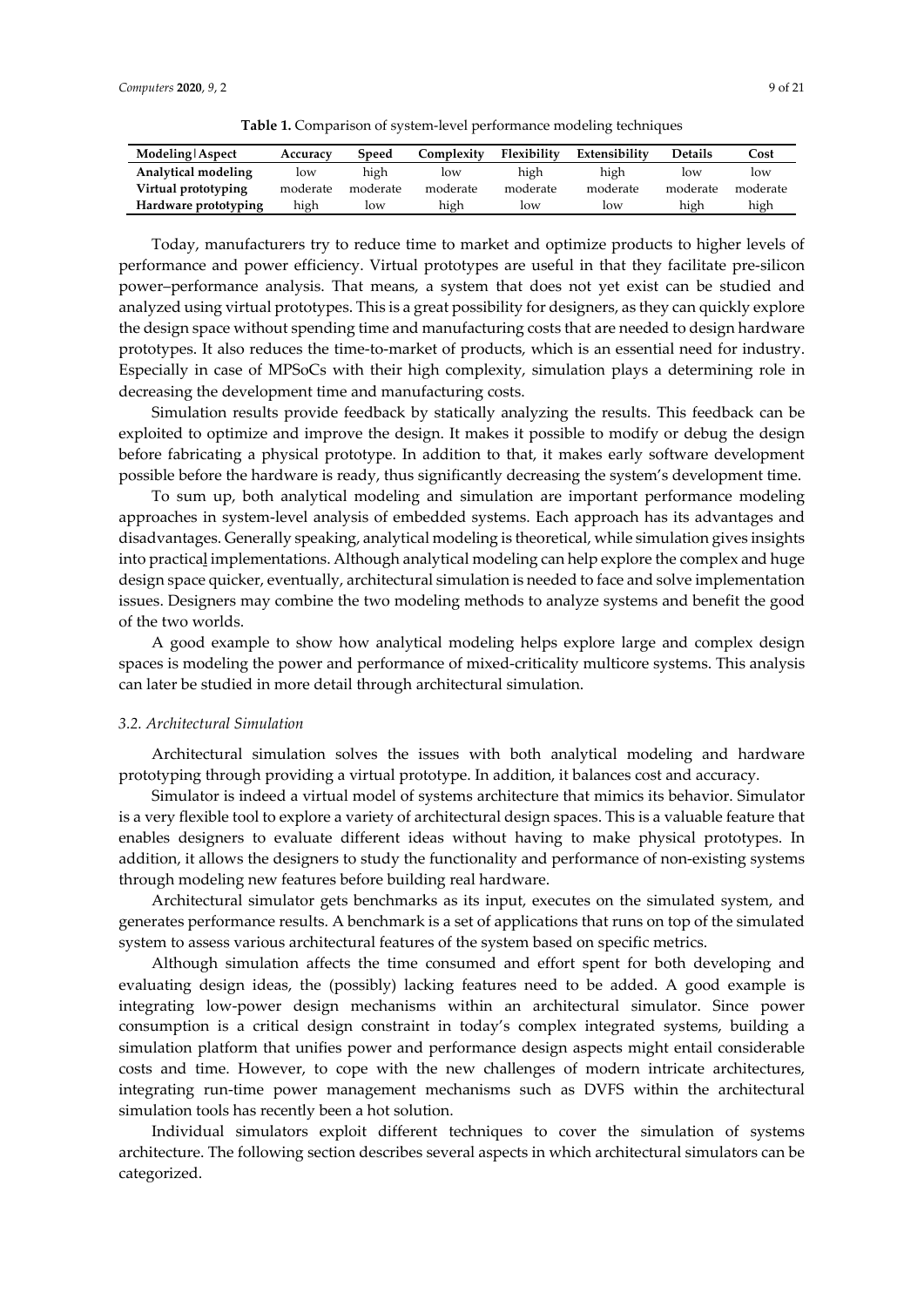# *3.3. Classification of Architectural Simulation Techniques*

Architectural simulation tools can be categorized based on different perspectives that are reviewed in this section [33,34].

# 3.3.1. Modeling Scope

Simulation of a computing system can refer to either individual components or the entire system. Microarchitecture simulators provide a simplified model and focus on simulating the sole processor's microarchitecture and its internal components such as branch predictor, cache etc., ignoring other system components.

Full-system simulators cover a wide scope, modeling the entire computer system (system-level modeling including hardware, software, OS, and peripheral devices). Full-system simulators can boot and run an operating system, and simulate its interactions with workloads and the whole system. A simulated system using a full-system simulator appears to the user as a virtual prototype of a real target system. In other words, the user of a full-system simulator can suppose that applications are running on real hardware. Some widely used full-system simulators are Wind River Simics [36] which is a commercial product, and gem5 [37] which is used in academic research.

#### 3.3.2. Modeling Details

Another category of simulators is based on the amount of details that they can provide. Functional (instruction-set) simulators model the functionality of processor instructions without microarchitectural details. An instruction-set (functional) simulator only models the execution of a program on a processor without timing information. In this model, input values are taken, instructions are simulated, and output values are generated. Since no detailed features are modeled with functional simulators, their simulation time is short. SPIM [38] is an example of a functional simulator.

In contrast to functional simulators, cycle-accurate (CA) simulators keep track of timing information and care about the microarchitectural details. Cycle-accurate simulators simulate the execution of a program on a cycle-by-cycle basis. Since cycle-accurate simulators provide detailed insight into the target architecture, they are slower than functional simulators. Cycle-accurate simulators provide performance results, which makes them suitable for performance analysis of different designs. Examples are gem5's FS mode and SystemC [39].

## 3.3.3. Execution of Program Instructions

An architectural simulator can either execute an unmodified program itself or traces of a program that are collected from its execution on a real processor.

The process of trace-driven simulation is two-fold; first, the simulator logs the actual data from a real experiment (or a reference simulation). Then, the simulator loads and runs the recorded data to produce performance results. During the logging phase, a benchmark application runs on a real processor, and the architectural state of the processor(s) including memory references, specific instructions, and system calls are logged into a so-called trace file. This requires a huge space for storage. In the next phase, the recorded trace files are given as input to the simulator. The trace-driven simulator loads the architectural state of the processor(s) and simulates the instructions. Trace-driven simulation results are reproducible, since the input trace file is fixed.

Execution-driven simulation is the actual simulation approach. An execution-driven simulator executes the instructions of a program one by one while updating the whole architectural status of the system components, which in turn makes it more accurate and also slow. In trace-driven simulation, this status update has already been logged during the recording phase, and the simulator does not spend time on it. Therefore, execution-driven simulation is usually slower, but does not need that much storage space as trace-driven simulation. In addition to that, input is fixed in tracedriven simulation, which leads to reproducible results. However, different programs without any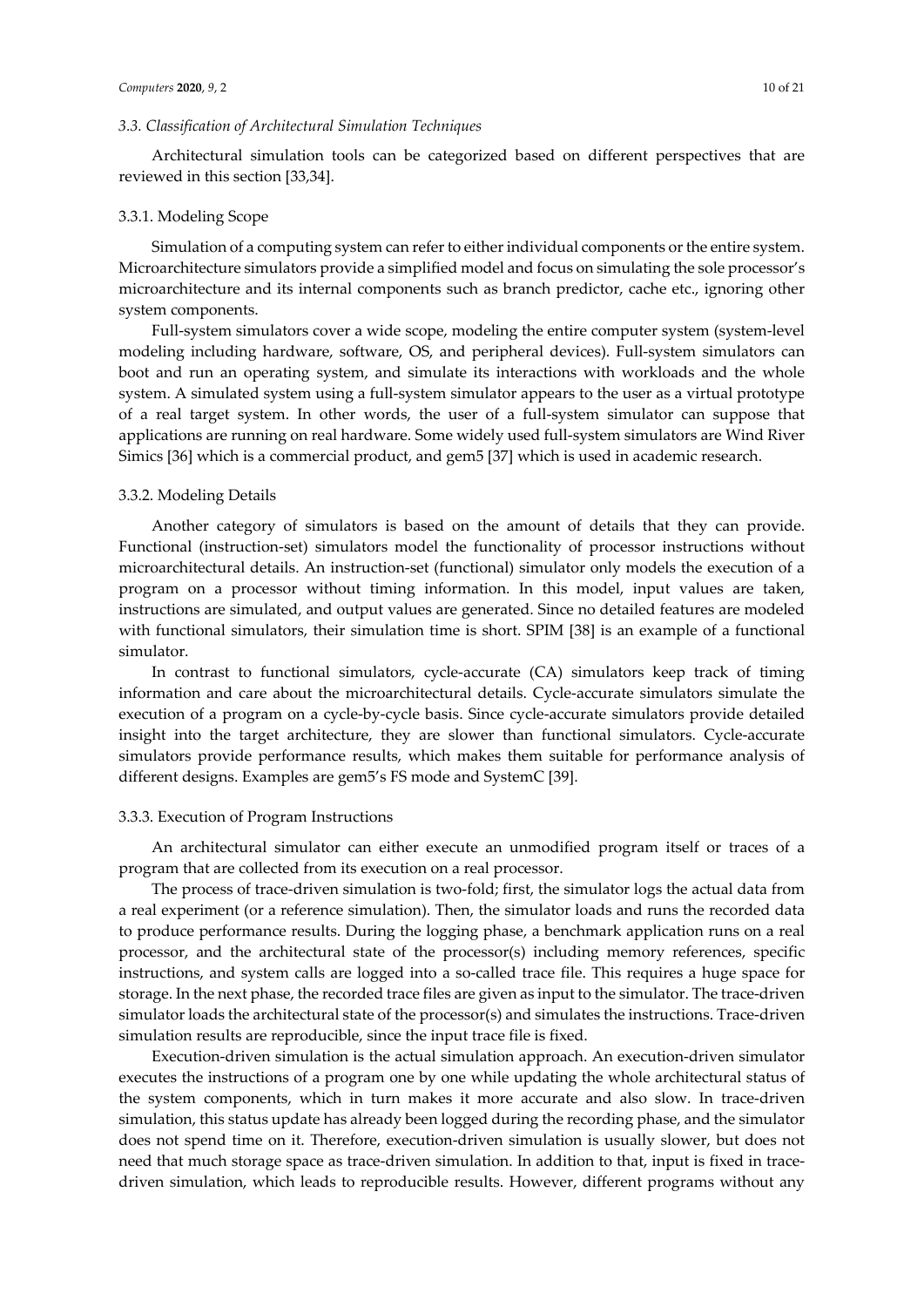modifications can be executed with an execution-driven simulator, making it more flexible and realistic.

Although the accuracy of execution-driven simulation is higher than trace-driven simulation, it takes more time to evaluate the same design. A trace-driven simulation needs bulk of storage to store the traces. Table 2 outlines a comparison of the two schemes from different aspects.

| Aspects          |        |        |       |      | Accuracy Speed Space Realistic Reproducible |
|------------------|--------|--------|-------|------|---------------------------------------------|
| Execution-driven | hetter | slow   | small | more | no                                          |
| Trace-driven     | good   | faster | big   | less | ves                                         |

**Table 2.** Comparison of execution-driven and trace-driven simulation schemes

## *3.4. Simulation Platforms*

Alongside commercial products, there are many free architectural simulators out there that are available for system-level research. Each of these simulation platforms covers different modeling aspects regarding simulation perspectives.

For using architectural simulators, one needs to consider the trade-off between accuracy and simulation speed. It is hard to find a simulator that supports both of these goals at the same platform, because in most of the cases, they conflict. Designers need to choose the right simulator(s) carefully depending on components or system that they simulate.

Architectural simulators do not possess all those capabilities that a researcher might need to evaluate new ideas. Sometimes, researchers try to couple different simulators to benefit the full interoperability between them. For instance, the researchers in [40] couple two simulation platforms—SystemC and gem5—that have been more popular in research in recent years. This way, their work enables more possibilities in design space exploration of embedded systems, as it utilizes the benefits of the both simulators to provide accuracy with higher simulation speed.

It is even very likely that a necessary feature is not available. In such a case, to fulfill the design goals and evaluate new ideas that need capabilities out of the box, researchers may need to either build a new simulator on an existing framework that lacks that feature, or extend an existing one to enable the required feature. For example, Flexus [41] is built on Micro Architectural Interface (MAI) of Simics to enable cycle-accurate simulations that Simics does not support. The works [1] and [3] added an in-situ power management support to gem5 as an afterthought. The work in [2] did the same for SystemC.

# 3.4.1. DVFS Support within Simulation Platforms

In the past, power management mechanisms were not available within performance simulation tools. As power aspects of computing systems are more stressed recently, researchers have tried to integrate power management mechanisms within the architectural simulators. Popular modern simulators either support DVFS originally, or researchers have extended them to support DVFS. The modular structure of architectural simulators makes it possible to apply needed modifications and add new features.

Table 3 exhibits different perspectives of various available architectural simulators with possibly their extended features. The simulators are listed in ascending order (1996–2013, date of their first launch or approval) and imply that recently, power management mechanisms (particularly DVFS) have been integrated into performance evaluation frameworks either natively or as an afterthought due to the recent demands.

Among available contemporary architectural simulators, ESESC [42] and Snipersim [43] originally support OS-based DVFS; ESESC is a fast execution-driven Arm simulator and is an enhanced version of SESC. Snipersim is a fast X86 simulator that trades simulation speed for accuracy. Its validation against Intel Core 2 provides average performance prediction errors of 25% at a simulation speed in range of some MIPS.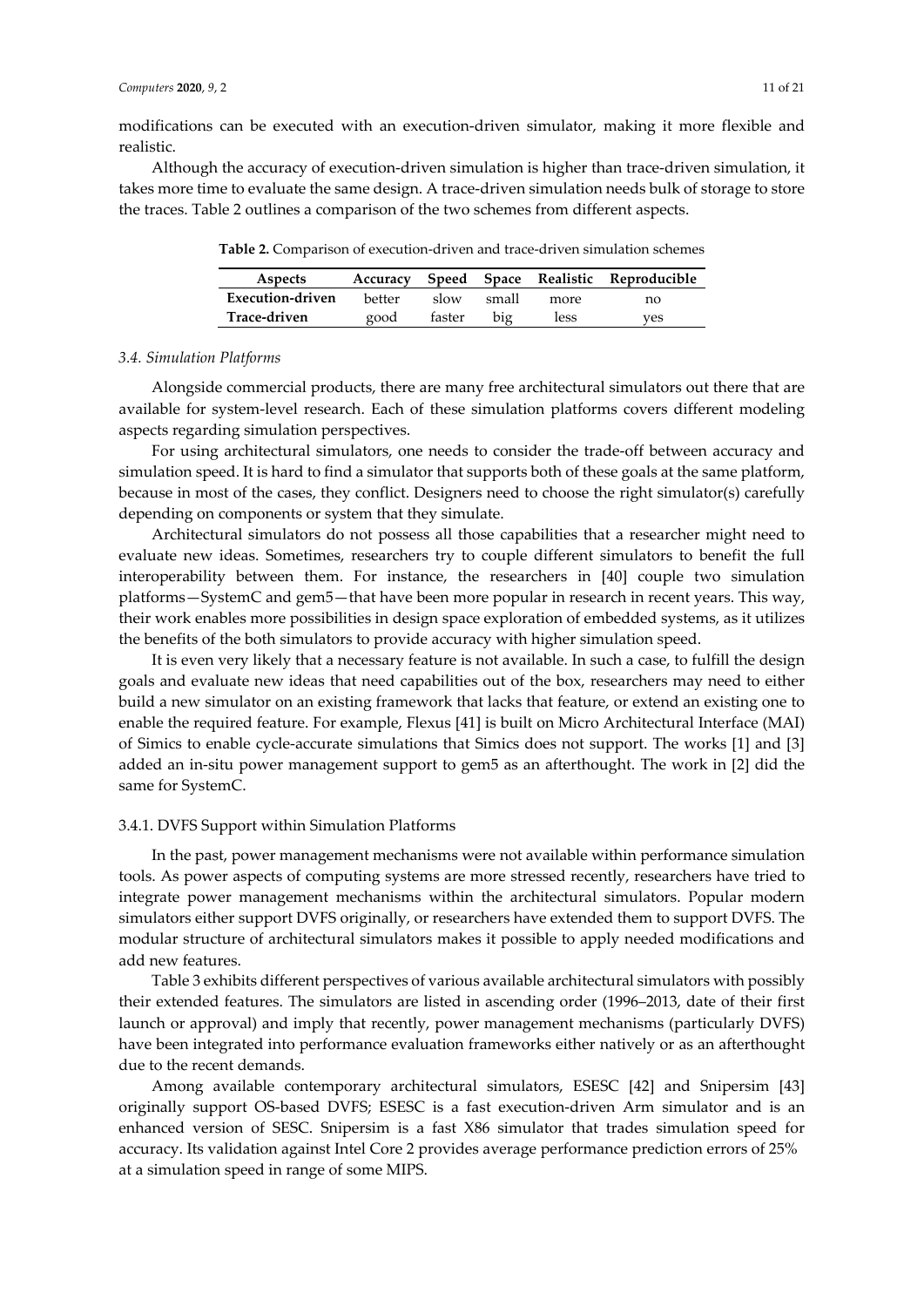| Perspective             | Workload                    |                         | <b>Modeling Details</b> |                           | <b>Modeling Scope</b>    |                 | <b>DVFS</b> Support |                      |
|-------------------------|-----------------------------|-------------------------|-------------------------|---------------------------|--------------------------|-----------------|---------------------|----------------------|
| Simulator   Category    | Execution-<br><b>Driven</b> | Trace-<br><b>Driven</b> | Cycle-<br>Accurate      | Functional<br>(Instr-Set) | Microarch<br>(Bare-Bone) | Full-<br>System | OS-<br>Managed      | Hardware-<br>Managed |
| SMTSIM ('96)            | Υ                           | N                       | Y                       | N                         | Υ                        | N               | N                   | N                    |
| SimpleScalar('02)       | Y                           | Y                       | sim-<br>outorder        | sim-fast                  | Y                        | N               | N                   | N                    |
| Simics $('02)$          | Υ                           | Y                       | $N^*$                   | $\mathbf{Y}$              | Y                        | Υ               | N                   | N                    |
| <b>SESC</b> ('05)       | $Y^*$                       | N                       | Y                       | N                         | Υ                        | N               | N                   | N                    |
| SPIM(11)                | Υ                           | N                       | N                       | Y                         | Υ                        | N               | N                   | N                    |
| SystemC <sup>[39]</sup> | $Y^*$                       | N                       | Y                       | Y                         | Υ                        | N               | Y[2]                | N                    |
| gem5 [37]               | Υ                           | Y                       | FS mode                 | SE mode                   | SE mode                  | FS<br>mode      | Y[1]                | Y[3]                 |
| Sniper [43]             | Υ                           | Y                       |                         | Interval-based            | Υ                        | N               | Y                   | N                    |
| <b>ESESC</b> [42]       | Υ                           | N                       | Υ                       | Y                         | Υ                        | N               | Y                   | N                    |

**Table 3.** Selected multicore architectural simulation platforms and their features

\* Micro Architectural Interface (MAI) was designed but is not supported anymore. Flexus is built upon Simics' MAI to enable cycle-accurate simulations. \*\* Execution-driven with events.

gem5 is another architectural simulator that is also widely used in research. It supports fullsystem simulation and supports several ISAs (Instruction-Set Architecture). Very early versions of gem5 did not support any power and energy experiments. Recently, OS-based power and clock domains have been added to gem5 [1]. The work extends gem5 to support DVFS in a conventional kernel-based manner. It considers multiple clock domains to support per-core frequency adjustments. The approach in [1] enables experiments in power and energy-efficiency with gem5. However, it focuses on classical OS-managed DVFS mechanism using OS kernel utilities. Applications with hard timing constraints might need a hardware-controlled DVFS mechanism to fulfill their timing requirements in a more effective way.

The researchers in [3] propose an approach for simulation of a hardware-managed DVFS mechanism in gem5. With this method, a custom hardware exclusively controls the scaling mechanism of DVFS, thus reducing part of its delay overhead. The method exploits run-time reconfiguration capabilities of gem5 to simulate the dynamic feature of DVFS. It applies extensions to gem5 to incorporate additional pseudo-instructions and utility functions to help simulate hardware-controlled voltage and frequency scaling. Instead of typical periodic checking of the OS status by DVFS governor in classical OS-managed DVFS, the proposed hardware-based DVFS technique utilizes application performance signals to make the hardware aware of the resource demands of applications. Performance signals are assigned to measure given applications' performance trend, providing a performance pattern, using their performance signal intervals. Thus, they help handle the performance demands of applications. To model application performance signals, the work in [3] uses an adapted version of the application heartbeats approach [44]. In their proposed method, the emitted signals inform the DVFS manager (which is modeled as custom hardware) about the application's status to better handle the performance constraints. In contrast to the work conducted by [1], operating system is not modified in this approach. From a bird's eye view, the solution consists of a hardware–software co-design mechanism by means of an architectural template in which the applications directly communicate with custom hardware to provide a highperformance energy-efficient design in a multicore environment. This mechanism considers the interplay between custom hardware components and embedded software. It aims to integrate the two aspects, to strike a balance between flexibility and efficiency within systems architecture. Figure 1 presents the simulation flow of this work.

The work validates its proposed DVFS technique with several experimental scenarios. It mainly aims to develop a simulation framework for design space exploration of timing-constrained energyefficient systems by means of a hardware-based run-time DVFS management technique to further leverage the trade-off between power and performance.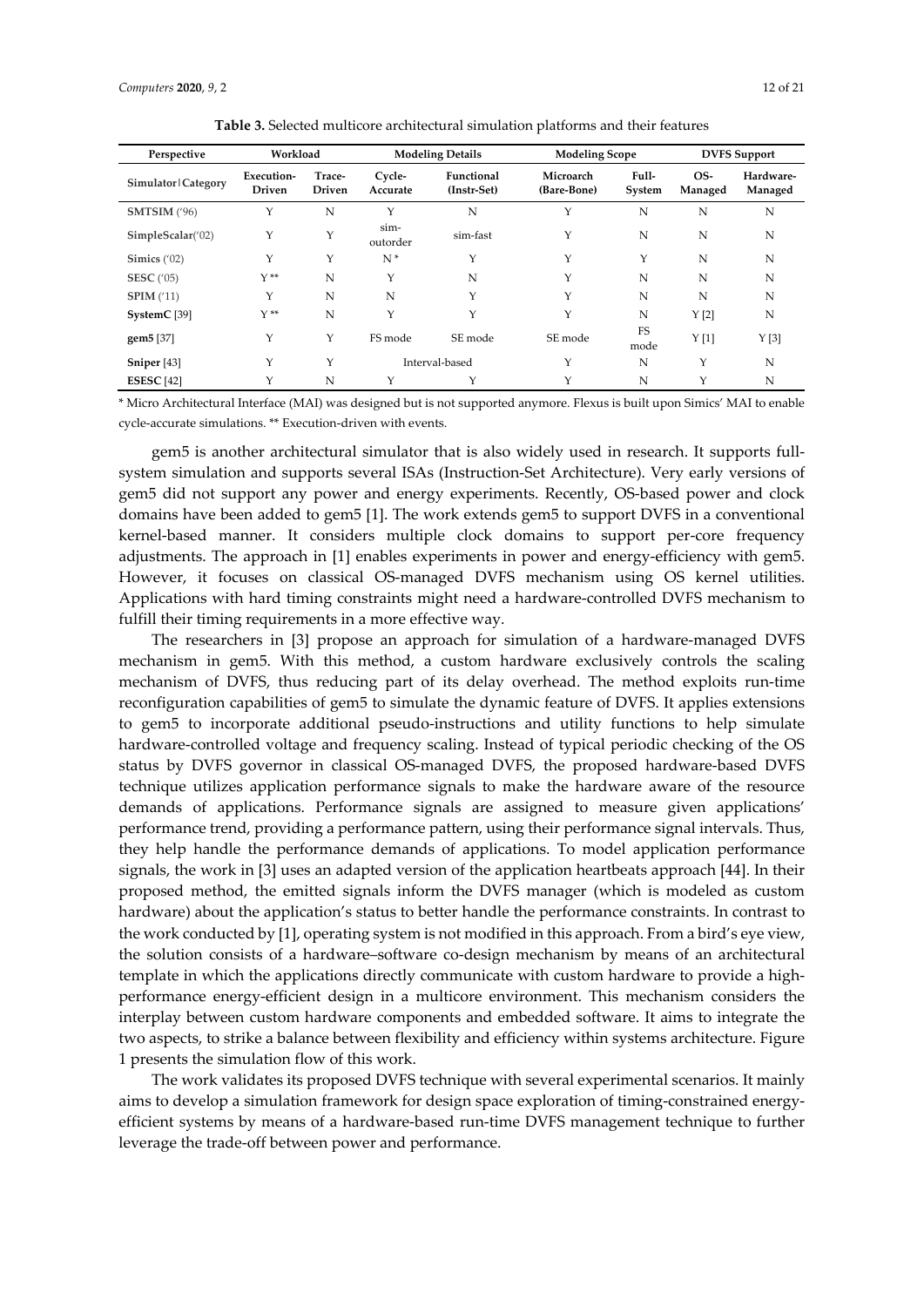

**Figure 1.** Hardware-assisted DVFS simulation mechanism proposed by [3].

The shrinking trend of sizes in CMOS technology has already added complexity to the analysis of power and performance. Furthermore, running real-time tasks with various criticality levels on a common platform imposes even more complexity. Section 5 reviews a case in which complex embedded systems—running mixed-criticality tasks—are explored via a virtual framework equipped with a run-time power management mechanism. The work in [45] exploits the simulation framework proposed by [3] and extends it to demonstrate a hardware-controlled run-time energy management technique for mixed-criticality tasks. It reports notable power savings using its method.

As the mixed-criticality concept is new and complex, first, a review is provided in the next section. Most of the works done on the mixed-criticality domain is on analytical and algorithmic modeling. After a review on the analytical models of mixed-criticality systems in the next section, Section 5 explains how applying the hardware-assisted DVFS mechanism to mixed-criticality applications through architectural simulation provides a means to study the energy-efficiency problem in this complicated application domain.

## **4. Mixed-Criticality Applications**

This section presents a brief review on mixed-criticality applications and outlines their task models, scheduling algorithms, and research attempts that aimed to provide energy efficiency for mixed-criticality systems. Examples given in this section try to give a big picture of the problem of low-power design for mixed-criticality systems as well as their candidate solutions. The goal of this section is only to introduce the key points of the mixed-criticality systems concept and provide sufficient knowledge to understand the case review in Section 5.

It is easier to read and follow this section if one is already familiar with mixed-criticality systems and their features. Readers who intend to gain in-depth knowledge and comprehensive information on the topic may refer to [6] as well as other provided references.

# *4.1. Overview of the Mixed-Criticality Concept*

In real-time embedded systems, a task that passes its deadline may produce failure. The possibility and level of this failure determine a criticality level that can be given to the task. The criticality level of a task determines the procedures needed to handle the situation.

To provide efficient use of resources, a complex real-time embedded system may assign several criticality levels to different tasks—with possibly shared resources—integrated into one system to provide assurance against failure [6]. Using components with different criticalities on the same computing platform is a complex work. The outcome is a so-called mixed-criticality system. Reference [6] summarizes the topic in this way: "Criticality is a designation of the level of assurance against failure needed for a system component. A mixed-criticality system is one that has two or more distinct levels."

In other words, integration of functions with different safety requirements into a common platform yields a mixed-criticality system. A mixed-criticality system has at least two distinct levels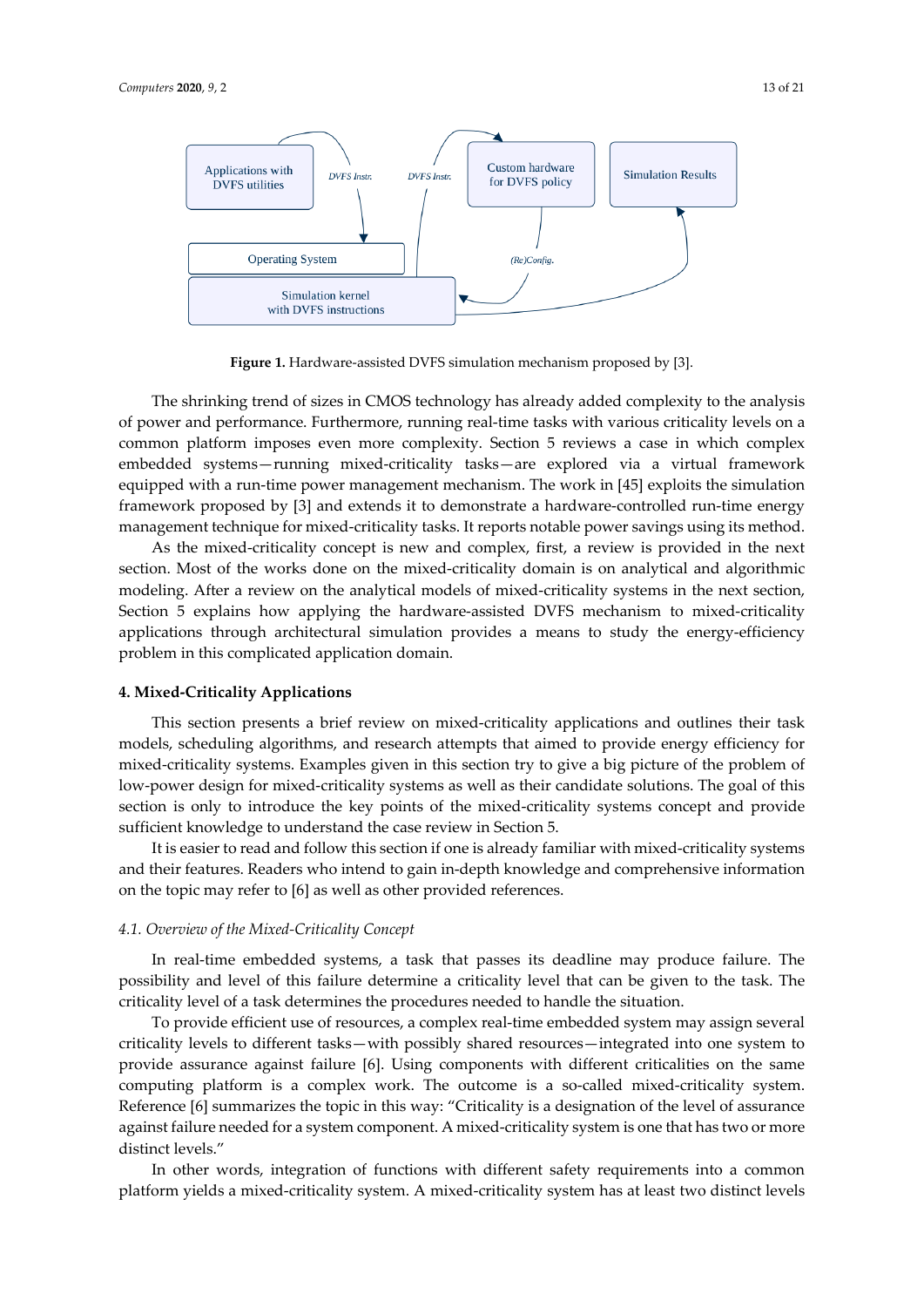(for example, high-critical, low-critical, etc.). Some domain standards define up to five levels (e.g., Automotive ISO-26262, Aviation DO-178C) [6].

As the topic is new, not all standards and papers refer to the phrase with the same meaning. This article discriminates between the systems with completely isolated components with different criticality levels (multi-criticality) and the mixed-criticality systems in that the former do not share resources. In a mixed-criticality system, resources are supposed to be shared among components with different criticalities, but in an efficient way. However, it increases the complexity in this domain.

The high complexity of systems in fields such as aerospace, automotive, or railway introduce unfeasible development time and costs. To solve this, a rising trend is integrating functions with varying criticality levels within the same platform, which translates into increasing the utilization of mixed-criticality systems in modern industry. The main objective is to enhance the total weight, area, and power consumption. The challenge is to use shared resources in an efficient way with timing and safety guarantees. Modern standards implicitly impel designers to consider mixed-criticality issues within their platforms. Examples are AUTOSAR [46] and ARINC [47] standards for automotive and aerospace systems, respectively.

## *4.2. Research on Mixed Criticality*

Research on the mixed-criticality domain has basically focused on providing timing guarantees for tasks with different criticality levels. This is mainly achieved by dropping non-critical tasks in favor of critical ones. There are recent attempts to improve QoS (Quality of Service) beside timing guarantees to keep non-critical tasks still running.

The underlying research question is how to share resource usage in an efficient way with timing and safety guarantees. This question gives rise to the design and implementation of specific run-time mechanisms in both software and hardware. Management of mixed-criticality systems is an intrinsically run-time problem because the information needed to make optimal decisions is only obtained at run time [48].

#### *4.3. Mixed-Criticality Task Model*

Although for a given non-critical real-time task, the worst-case execution time (WCET) is constant, it is very dependent on task criticality in a mixed-criticality system. There is a common model for mixed criticality systems in the literature [49–51] in which the WCET of each task in all existing criticality levels is modeled. WCET is usually a pessimistic estimation, and in this model, the WCET of a task with higher criticality is even more pessimistic, i.e., the pessimism in estimating the WCET depends on the criticality level of a task. On the other hand, the high pessimism of WCET estimations leads to the inefficient usage of resources at run time. To solve this problem, the mixedcriticality task model provides a dynamic guarantee for resource efficiency of mixed -criticality systems. The policy ensures that whenever a task exceeds its deadline, other tasks with a lower criticality level will be dropped at run time to guarantee the resource accesses of tasks with higher criticality level. This guarantee covers only those tasks with higher criticality level thereafter.

The work in [52] adopts the dual-criticality sporadic implicit-deadline task model [51,53] and extends it to multicore. Dual-criticality refers to two levels of criticality that are considered for each task: high (*HI*) and low (*LO*). Tasks with the criticality level *HI* are required for a safe system operation, while tasks with the criticality level *LO* are not. Using a mixed-criticality scheduler, the system needs to guarantee that the critical tasks meet their timing constraints in any scenario. For that, the worst-case execution time (WCET) of each task is modeled on both criticality levels (*HI-WCET*, *LO-WCET*).

A *sporadic* task model [54] consists of *n* tasks characterized by three parameters: an execution time *C*, a deadline *D*, and a separation time *T* for each task. Two successive arrivals of task requests need to be separated by a minimum of *T* time units. It also holds that  $C \le D$  and  $C \le T$  for each task. In *implicit-deadline* task model, the condition  $D = T$  holds for every task.

State-of-the-art mixed-criticality schedulers [52,55] use a dynamic approach that consists of two operation modes. In low-criticality mode (*LO-mode*), the system guarantees a safe operation of all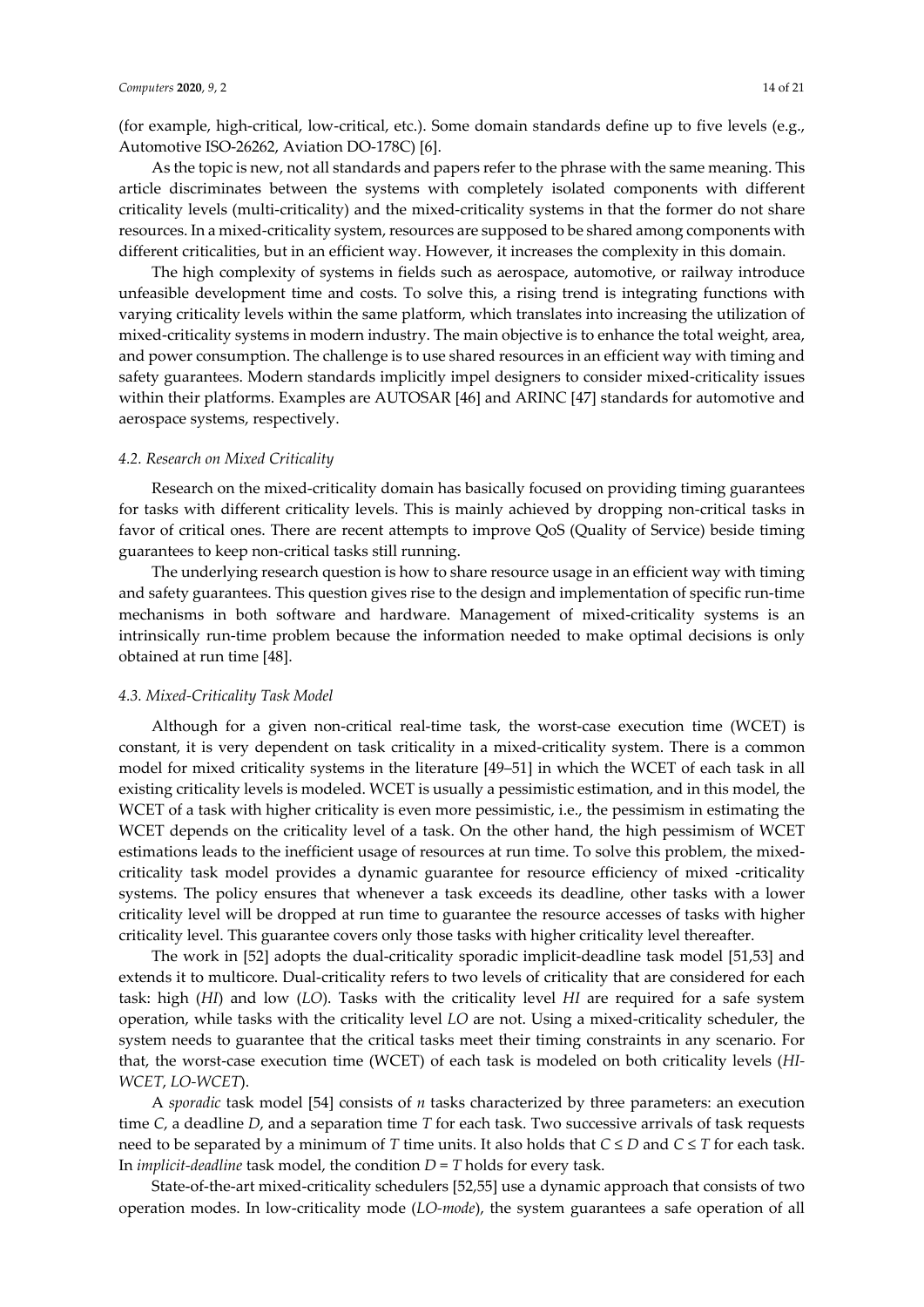tasks (*LO* and *HI*), provided that they fulfill their (non-strictly) estimated WCETs: the so-called *LO-WCET*.

In the high-criticality mode (*HI-mode*), the system guarantees the safe operation of the *HI-tasks*, even considering the most pessimistic WCETs (*HI-WCET*). Normally, the system runs in *LO-mode*. In the rare case that the actual execution of a *HI-task* overruns its *LO-WCET*, the system terminates all the *LO-task*s and switches to the *HI-mode*. This dynamic approach with two modes decreases the hardware resources needed to guarantee the mixed-criticality schedulability but demands measuring the actual execution time of *HI-tasks* at run time.

According to the mixed-criticality task model above, the dynamic guarantee given to the tasks at their run-time is based on their estimated WCETs. The researchers in [52] introduce a *mode switch protocol* to specify this guarantee: The system is in low-criticality mode (*LO-mode*) when it starts running. In *LO-mode*, there is a guarantee that tasks that do not exceed their *LO-WCET* will meet their deadlines. In case a *HI-task* (task with high criticality) exceeds its *LO-WCET,* then the system switches immediately to *HI-mode.* In *HI-mode,* all *LO-tasks* are terminated, and there is also a guarantee that if *HI-tasks* do not exceed their *HI-WCETs*, they will meet their deadlines. It is possible further on, that the system switches back to *LO-mode* if all the tasks can meet their *LO-WCET* deadlines in *LO-mode*.

A mixed-criticality schedulable system is the one that can provide such a dynamic guarantee to all tasks at run time with a specific scheduling algorithm. Now, the question is if there is such a scheduling algorithm that makes a mixed-criticality system schedulable. The next section answers this question.

# *4.4. Mixed-Criticality Scheduling Algorithms*

Researchers have published several papers on mixed-criticality scheduling algorithms. Among them, [56,57] are examples of the first works that use different scheduling algorithms to assess the usefulness and applicability of these algorithms on mixed-criticality systems. Mixed-criticality scheduling algorithms are still a hot topic of research, and researchers try to improve the schedulabilty and QoS of the algorithms [58]. In this manuscript, we are interested in those works that deal with power management issues. For example, the work in [52] combines its DVFS approach for mixed criticality with a scheduling technique called EDF-VD (Earliest Deadline First with Virtual Deadline) [55]. It is a mode-switched EDF scheduling method for mixed-criticality tasks. In this scheduling method, reservation time budgets are reserved for *HI-tasks* in the *LO-mode* by shortening the deadlines of *HI-tasks*. This makes *HI-tasks* finish earlier in the *LO-mode* so that more time until their actual deadlines is left. This way, time budgets are reserved for *HI-tasks*, and it ensures that they will still meet their deadlines even if they overrun. The core idea here is to prevent hassles in *HI-mode* with preparing the tasks early in *LO-mode*.

# *4.5. Mixed Criticality and Energy Efficiency*

The main focus of researchers who extended scheduling techniques for mixed criticality is on providing real-time guarantees for tasks with different criticality levels. However, other design features such as power consumption still have room to be explored. For instance, modern automotive computers consist of more than 100 electronic components [52], which translates into high power consumption. In addition, many safety-critical devices such as medical heart pacemakers are batteryoperated. So, low energy consumption will lead to a significant increase in device lifetime. With increased computing requirements and because of the battery-operated nature of mixed-criticality systems, energy minimization for such systems (especially using run-time DVFS techniques) is also becoming crucial. Conventional DVFS techniques do not consider the mixed-criticality concept. Using DVFS, the processor frequency can be reduced at run time to save energy in a mixed-criticality system. Two important aspects to consider for mixed-criticality applications are task deadlines and priorities. To meet the deadlines of critical tasks, DVFS can speed up the processor when the tasks overrun. Otherwise, if the tasks do not overrun, DVFS can help the system reduce the processor frequency, which in turn will save energy. Since task overrun is rare, this trend will reduce energy consumption for mixed-criticality systems [52].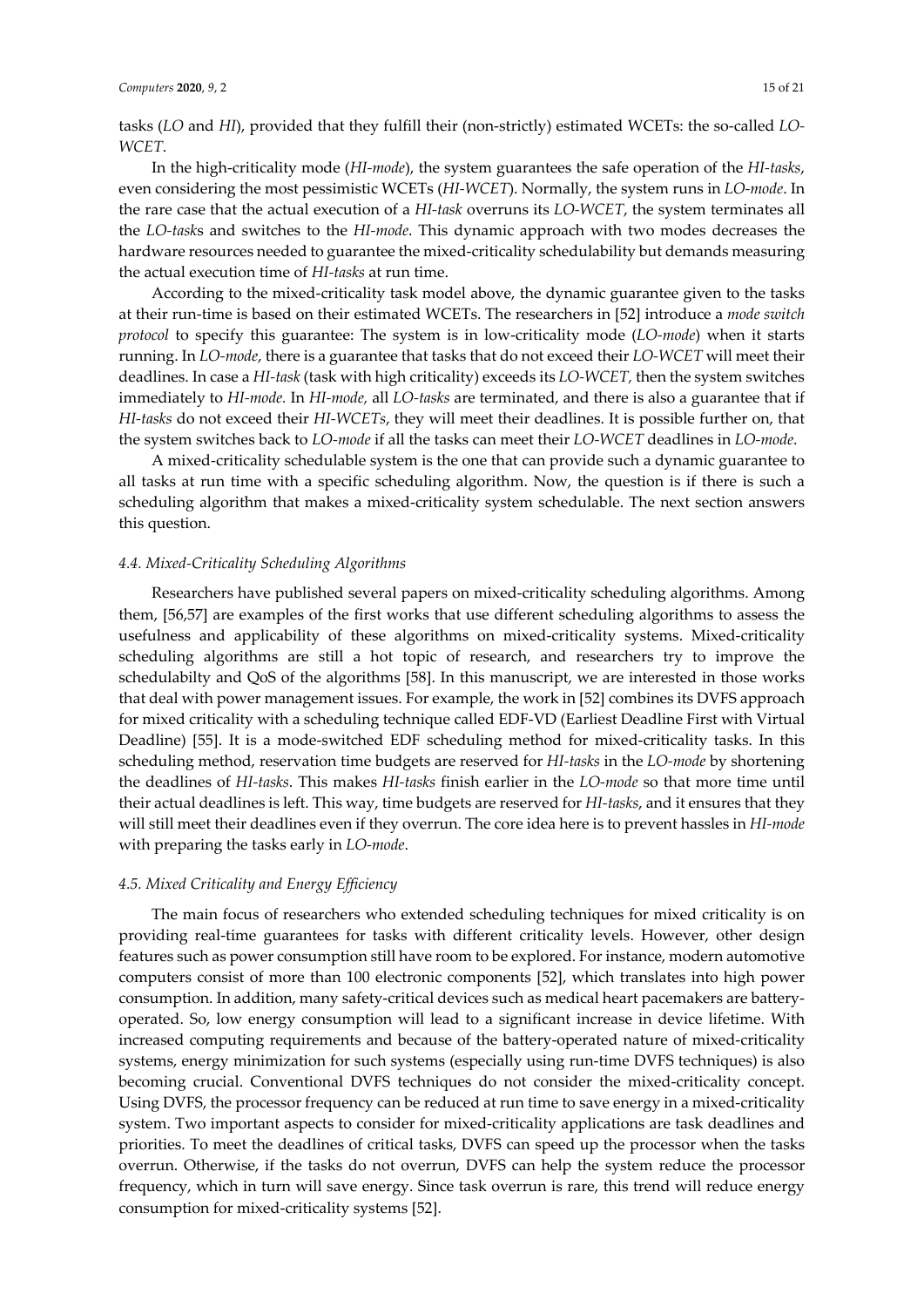Applying DVFS to mixed-criticality systems is not straightforward. This is mostly because of conflicts arising between energy minimization and timing guarantees required by mixed-criticality systems. By lowering the processor voltage and frequency, in fact, DVFS tries to stretch the task execution time to benefit from the whole available slack time and push the execution of tasks as much as possible toward the deadline. However, this is in contrast to the time reservation approach that needs to be followed to provide a deadline guarantee for critical tasks for the cases that they overrun.

The work of [59] allocates power budgets to different criticality levels and monitors its consumption. If a crucial task exceeds its power budget during its time window, the low-criticality tasks will get less power budget than their initially assigned budget. Energy consumption of mixedcriticality systems is also addressed by [60]. Its approach is based on trading energy usage with the missed deadlines of low-criticality tasks. It claims 17% reduction of energy usage with around 4% missed deadlines. The researchers in [52] introduce a method for power optimization in mixedcriticality systems with a focus on DVFS. They increase the speed of the processor using DVFS if *HIcriticality* tasks need more than their *LO-WCET* requirement. Hence, *LO-criticality* tasks are not suspended, but more energy is consumed. Their work exploits EDF-VD scheduling for providing energy efficiency to mixed-criticality systems.

All of the above works study the energy efficiency of mixed-criticality systems using analytical modeling. Section 3 explained that simulation provides more implementation details than analytical modeling. The work in [45] demonstrates how the hardware-managed DVFS simulation framework (Section 3) can be used for energy-efficient design exploration of mixed-criticality systems. The next section presents a summary of this work.

# **5. Case Review**

Typically, high-criticality WCETs (*HI-WCETs*) are very pessimistic. This leads to a large potential for power optimization in mixed-criticality systems using DVFS. That is, in most cases, it is possible to decrease the core frequency (and hence core voltage and energy consumption) without violating the criticality requirements. Furthermore, a hardware-based management approach suits the mixedcriticality systems very well where fulfillment of task deadlines and high predictability are essential. The previous works on mixed-criticality systems for achieving energy efficiency using DVFS are all analytical works. Only three works were found in the literature so far, that integrate power management mechanisms (specifically DVFS) within virtual prototyping platforms that originally did not support DVFS [1–3]. One work—which is in fact an extension of [3]—studies DVFS for mixedcriticality systems using architectural simulation and is selected as the case review in this article [45]. Here, it is explained how the hardware-managed DVFS framework reviewed in Section 3 is used to demonstrate an energy-efficient mixed-criticality system in one step ahead of analytical modeling: architectural simulation.

Modularity and extensibility of the virtual template reviewed in Section 3 allows adding necessary components to that work. Its extension also uses heartbeat intervals, this time for indicating criticality signals of critical applications to model their fine-grained mixed-criticality constraints. Section 4.3 explained that guaranteeing the safe operation of *HI-tasks* entails the actual execution time of *HI-tasks* being measured at run time. Using run-time heartbeat intervals of critical applications (*HItasks*), the work ensures that presumed coarse-grained deadlines are guaranteed; an adapted version of the heartbeat framework used by this architecture measures the *HI-task* execution times and indeed fine-tunes the criticality requirements of *HI-tasks* as they contain the heartbeat infrastructure in this approach.

The assumptions considered by the reviewed case are important. They are as follows:

- Task model is dual-criticality sporadic implicit-deadline model (*HI-tasks* and *LO-tasks*) with two operation modes (*HI-mode*, *LO-mode*) (see Section 4.3).
- A software scheduler in collaboration with custom hardware utilizes a scheduling algorithm for mixed-criticality applications such as EDF-VD (see Section 4.4).
- *HI-tasks* are mixed-criticality schedulable in *HI-mode*.
- All tasks are mixed-criticality schedulable in *LO-mode.*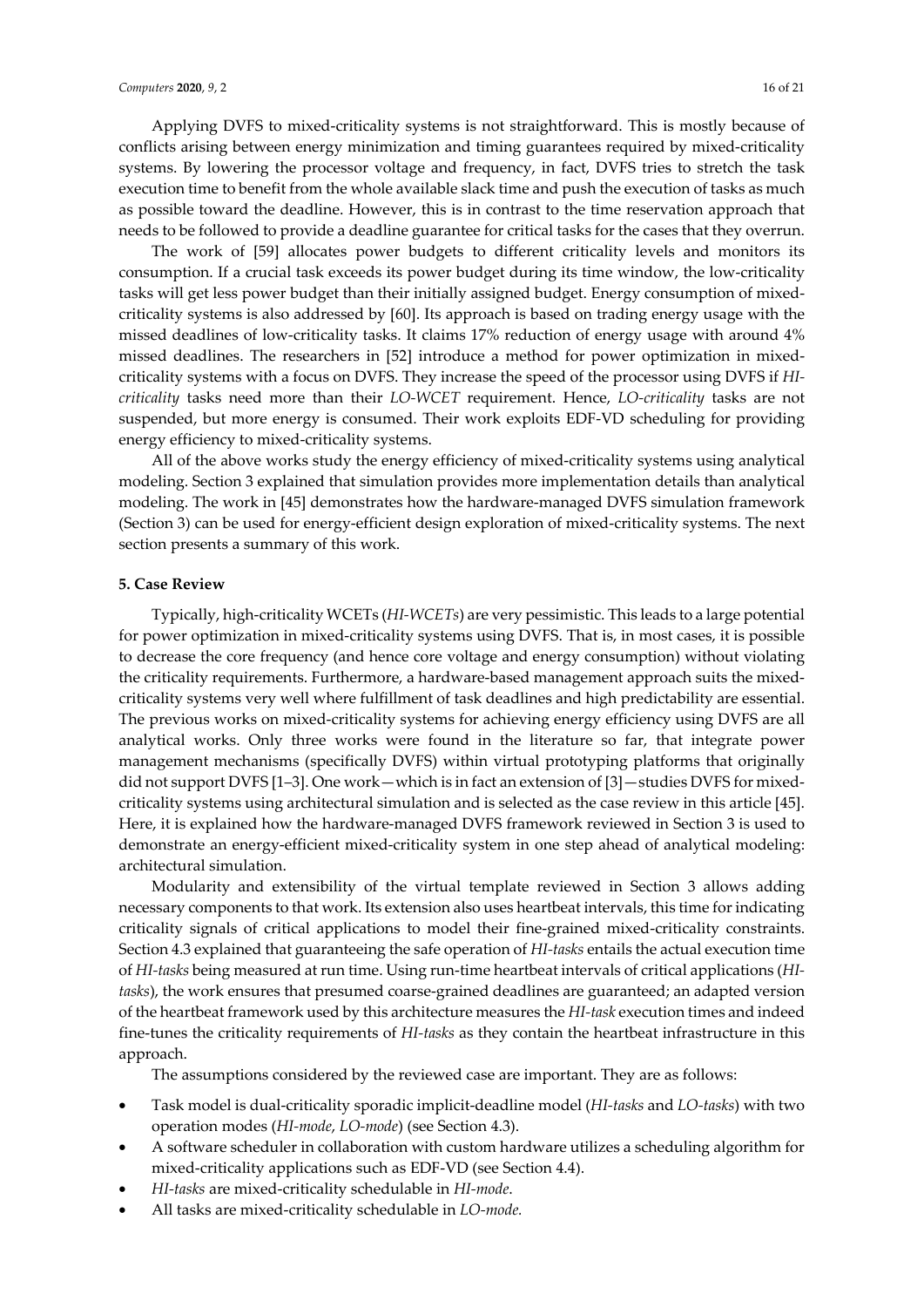In addition, the system is mixed-criticality schedulable. It means that using the mode switch protocol (see Section 4.3), the system is capable of providing a run-time guarantee for all tasks so that they do not miss their deadlines.

The baseline consists of a quad-core system on which several critical (*HI-tasks*) and non-critical tasks (*LO-tasks*) are running. Occasional addition of more *LO-tasks* during the run time of *HI-tasks*  creates difficulties for the system. The challenge is that resource-hungry *LO-tasks* consume shared resources and therefore interfere with the execution of *HI-tasks* that are running on the same platform (mixed-criticality system). This leads to deviation from expected execution times of *HI-tasks* and consequently causes missed deadlines. Using a hardware-controlled DVFS approach, the work handles such a catastrophic situation and also saves energy.

Figure 2 depicts an architectural view of this work. The architecture is similar to [3] with further extension to support mixed-criticality tasks. In addition to that, it extends that work to support percore DVFS. An on-chip run-time hardware-managed DVFS module as well as run-time health monitoring sub-systems accompany the baseline system. The work employs a hardware-assisted DVFS manager that determines the scaling direction during *LO-mode* operations in a way that *HItasks* and *LO-tasks* do not violate their *LO-WCETs*. Note that a violation in *LO-mode* leads to switch to *HI-mode* in which the DVFS manager plays no roles (mode switch protocol - see Section 4.3).



**Figure 2.** Hardware-managed DVFS architecture for mixed-criticality systems adopted from [45].

The health monitoring modules act as run-time sources of information beside the application heartbeats—which measure intervals of *HI-tasks—*to help the hardware-controlled DVFS manager make right scaling decisions. They provide mapping information of the critical tasks and also utilization of individual processing cores. Since the system is criticality schedulable, *HI-mode* operations are guaranteed to meet their corresponding deadlines, despite the interference of occasionally added *LO-tasks*.

The deciding module in this architecture is a policy algorithm that manages the scaling process. The work introduces a sample DVFS policy algorithm implemented as custom hardware to apply per-core DVFS to the baseline system in its architectural template. The DVFS manager (implemented as custom hardware) measures and checks if the heartbeat intervals of the *HI-tasks* meet mixedcriticality requirements. In addition, it considers the run-time information arriving from health monitoring modules to make the scaling decision. The work in [45] models its experimental mixedcriticality system through architectural simulation and reports 24.6% saving in power consumption using its proposed approach with no rise in heartbeat violations.

In a nutshell, although occasional addition of more heavy non real-time tasks during run time imposes timing impairments to the mixed-criticality system (chosen to model an intricate embedded system), using a hardware-controlled DVFS approach, the work is capable of handling such a situation to retain performance while besides, saving energy.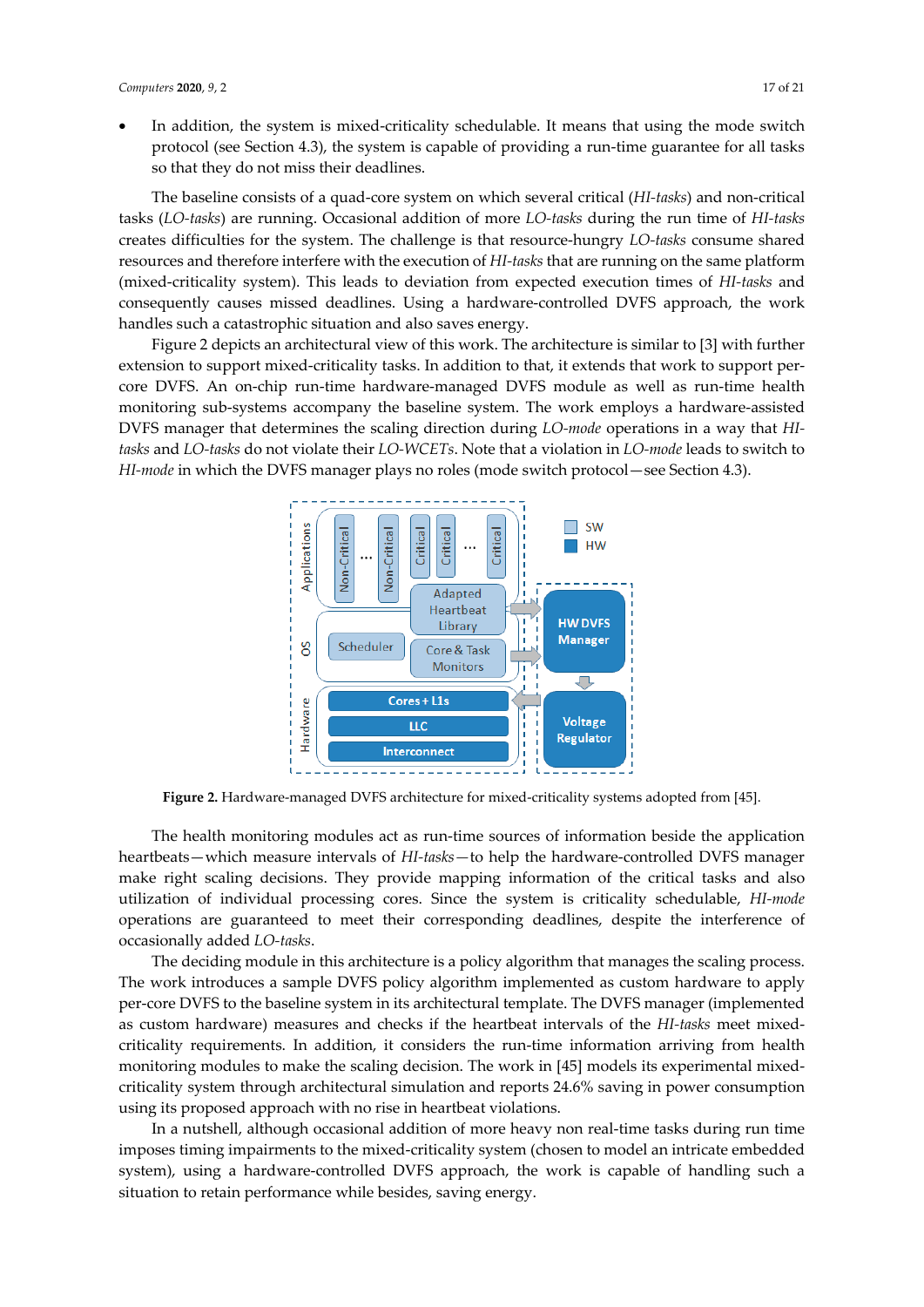# **6. Conclusions**

costly verification phase.

A key feature that has recently attracted interest is integrating run-time power management mechanisms within the architectural simulation tools. This is to cope with the new challenges of modern embedded systems architectures. To reduce the induced overhead, hardware-assisted mechanisms provide a better solution due to faster reaction to resource demands as well as providing better timeliness for applications with strict timing requirements.

This article provides a review on system-level techniques, particularly DVFS, to model and design low-power embedded systems, with an emphasis on hardware-based mechanisms. A case review in the end gives insights into application of hardware-managed DVFS to the mixed-criticality application domain using system-level architectural simulation. The case review indicates the usefulness of system-level modeling of run-time methods through architectural simulation in power and performance analysis of next-generation complex embedded systems in the early design phase.

**Funding:** This research received no external funding.

**Conflicts of Interest:** The author declares no conflict of interest.

# **References**

- 1. Spiliopoulos, V.; Bagdia, A.; Hansson, A.; Aldworth, P.; Kaxiras, S. Introducing DVFS-management in a full-system simulator. In Proceedings of the IEEE 21st International Symposium on Modelling, Analysis and Simulation of Computer and Telecommunication Systems, San Francisco, CA, USA, 14–16 August 2013.
- 2. Lebreton, H.; Vivet, P. Power modeling in SystemC at transaction level, application to a dvfs architecture. In Proceedings of the 2008 IEEE Computer Society Annual Symposium on VLSI, Montpellier, France, 7–9 April 2008.
- 3. Haririan, P.; Garcia-Oritz, A. Non-Intrusive DVFS emulation in gem5 with application to Self-aware architectures. In Proceedings of the 9th Reconfigurable and Communication-Centric Systems-on-Chip (ReCoSoC), Montpellier, France, 26–28 May 2014.
- 4. Vece, G.B.; Conti, M.; Orcioni, S. Transaction-level power analysis of VLSI digital systems. In *Department of Information Engineering*; Università Politecnica delle Marche: Ancona, Italy, 2015.
- 5. Vetromille, M.; Ost, L.; Marcon, C.A.M.; Reif, C.; Hessel, F. RTOS Scheduler Implementation in Hardware and Software for Real Time Applications. In Proceedings of the 17th IEEE International Workshop on Rapid System Prototyping, Chania, Crete, Greece, 14–16 June 2006; doi:10.1109/RSP.2006.34.
- 6. Burns, A.; Davis, R. *Mixed Criticality Systems—A Review*, 12th ed.; University of York Tech. Rep.; University of York: York, UK, 2019.
- 7. Mittal, S. *A Survey of Techniques for Improving Energy Efficiency in Embedded Computing Systems*; Future Technologies Group Oak Ridge National Laboratory (ORNL): Oak Rdge, TN, USA, 2014.
- 8. Munir, A.; Ranka, S.; Gordon-Ross, A. High-Performance Energy-Efficient Multicore Embedded Computing. *IEEE Trans. Parallel Distrib. Syst.* 2012, **23**, 684–700.
- 9. Ghasemzadeh, H.; Jafari, R. Ultra low power signal processing in wearable monitoring systems: A tiered screening architecture with optimal bit resolution. *ACM Trans. Embedd. Comput. Syst. TECS* **2013**, *13*, 9, doi:10.1145/2501626.250163.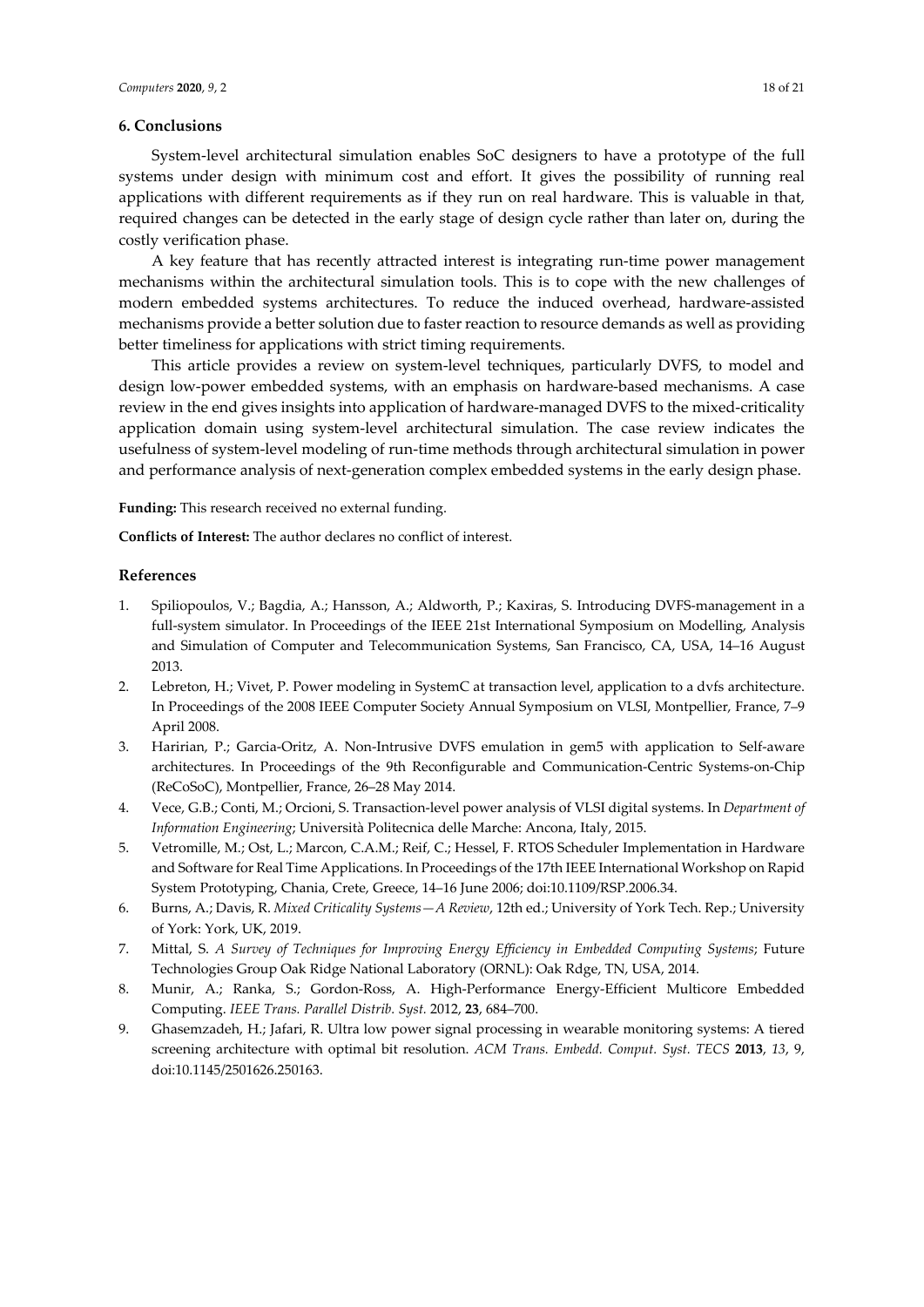- November 2013; ACM: New York, NY, USA, 2013; p. 40, doi:10.1145/2503210.2503281. 11. Ahmad, I.; Ranka, S. *Handbook of Energy-Aware and Green Computing*; Taylor and Francis Group CRC Press: Boca Raton, FL, USA, 2011.
- 12. Gepner, P.; Fraser, D.; Kowalik, M.; Tylman, R. New Multi-Core Intel Xeon Processors Help Design Energy Efficient Solution for High Performance Computing. In Proceedings of the International Multiconference on Computer Science and Information Technology (IMCSIT), Mrągowo, Poland, 12–14 October 2009.
- 13. Processing Architecture for Power Efficiency and Performance. Available online: https://www.arm.com/why-arm/technologies/big-little (accessed on 1 November 2019).
- 14. Book: ARM Cortex-A Series, Programmer's Guide for ARMv8-A, Version 1.0. Available online: https://developer.arm.com/docs/den0024/a/preface (accessed on 1 November 2019).
- 15. Scrbak, M.; Greathouse, J.L.; Jayasena, N.; Kavi, K. DVFS Space Exploration in Power Constrained Processing-in-Memory Systems. Architecture of Computing Systems. In *International Conference on Architecture of Computing Systems ARCS 2017*; Lecture Notes in Computer Science; Springer: Berlin/Heidelberg, Germany, 2017; Volume 10172.
- 16. Available online: http://www.amd.com (accessed on 1 November 2019).
- 17. Available online: http://www.intel.com (accessed on 1 November 2019).
- 18. Mishra, S.K.; Parida, P.P.; Sahoo, S.; Sahoo, B.; Jena, S.K. Improving energy usage in cloud computing using DVFS. In *Progress in Advanced Computing and Intelligent Engineering. Advances in Intelligent Systems and Computing*; Saeed, K., Chaki, N., Pati, B., Bakshi, S., Mohapatra, D., Eds.; Springer: Singapore, 2018; Volume 563, doi:10.1007/978-981-10-6872-0\_60.
- 19. Mao, Y.; Zhang, J.; Letaief, K.B. Dynamic Computation Offloading for Mobile-Edge Computing with Energy Harvesting Devices. *IEEE J. Sel. Areas Commun.* **2016**, *34*, 3590–3605.
- 20. Zhang, C.; Zhao, H.; Deng, S. A density-based offloading strategy for IoT devices in edge computing systems. *IEEE Access* **2018**, *6*, 73520–73530, doi:10.1109/ACCESS.2018.2882452.
- 21. Huang, P.; Kumar, P.; Giannopoulou, G.; Thiele, L. Run and be safe: Mixed-criticality scheduling with temporary processor speed up. In Proceedings of the 2015 Design, Automation & Test in Europe Conference & Exhibition, EDA Consortium, Grenoble, France, 9–13 March 2015.
- 22. Weiser, M.; Welch, B.; Demers, A.; Shenker, S. Scheduling for reduced CPU energy. In Proceedings of the USENIX Symposium on Operating Systems Design and Implementation (OSDI), Monterey, CA, USA, 14– 17 November 1994; pp. 13–23.
- 23. Contreras, G.; Martonosi, M. Live runtime phase monitoring and prediction on real systems with application to dynamic power management. In Proceedings of the IEEE/ACM Annual International Symposium on Microarchitecture, Orlando, FL, USA, 9–13 December 2006.
- 24. Choi, K.; Soma, R.; Pedram, M. Fine-grained dynamic voltage and frequency scaling for precise energy and performance trade-off based on the ratio of off-chip access to on-chip computation times. In Proceedings of the Conference on Design, Automation and Test in Europe, Paris, France, 16–20 February 2004; Volume 1, p. 10004.
- 25. Hua, S.; Qu, G.; Bhattacharyya, S.S. An energy reduction technique for multimedia application with tolerance to deadline misses. In Proceedings of the Design Automation Conference IEEE, Las Vegas, NV, USA, 2–6 June 2003.
- 26. Kianzad, V.; Bhattacharyya, S.S.; Qu, G. CASPER: An integrated energy-driven approach for task graph scheduling on distributed embedded systems. In Proceedings of the IEEE International Conference on Application-Specic Systems, Architecture Processors (ASAP), Samos, Greece, 23–25 July 2005.
- 27. Kim, W.; Gupta, M.S.; Wei, G.-Y.; Brooks, D. System level analysis of fast per-core DVFS using on-chip switching regulators. In Proceedings of the IEEE 14th International Symposium on High Performance Computer Architecture (HPCA), Salt Lake City, UT, USA, 16–20 February 2008.
- 28. Jayaseelan, R.; Mitra, T. A hybrid local-global approach for multi-core thermal management. In Proceedings of the IEEE/ACM International Conference Computer-Aided Design (ICCAD), San Jose, CA, USA, 2–5 November 2009.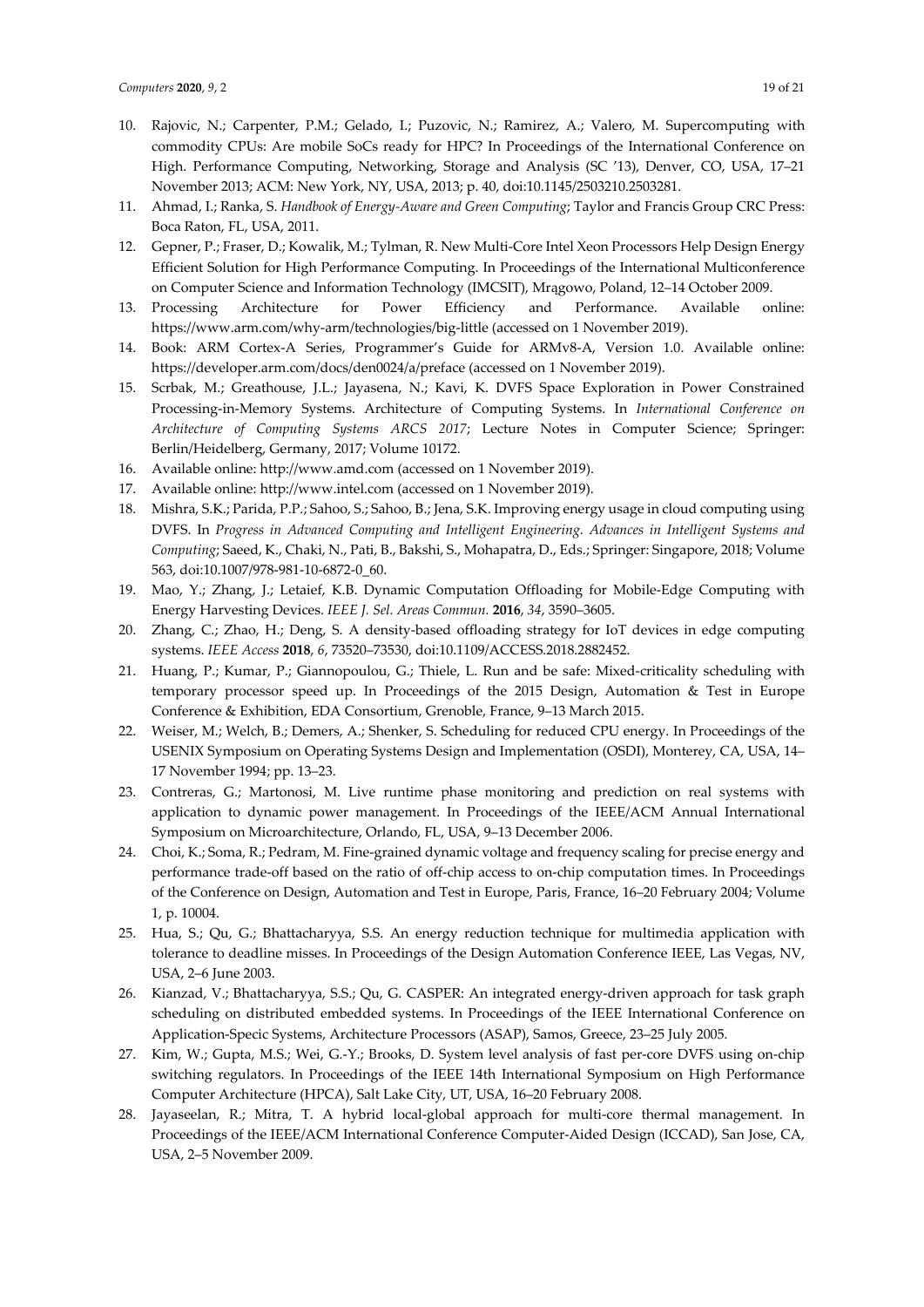- 29. Jevtić, R.; Le, H.P.; Blagojević, M.; Bailey, S.; Asanović, K.; Alon, E.; Nikolić, B. Per-core dvfs with switchedcapacitor converters for energy efficiency in manycore processors. *IEEE Trans. Very Large Scale Integr. VLSI Syst.* **2014**, *23*, 723–730.
- 30. Robino, F.; Oberg, J. The HeartBeat model: A platform abstraction enabling fast prototyping of real-time applications on NoC-based MPSoC on FPGA. In Proceedings of the 8th International Workshop on Reconfigurable and Communication-Centric Systems-on-Chip (ReCoSoC), Darmstadt, Germany, 10–12 July 2013; p. 1, doi:10.1109/ReCoSoC.2013.6581536.
- 31. Sironi, F.; Triverio, M.; Hoffmann, H.; Maggio, M.; Santambrogio, M.D. Self-aware adaptation in FPGAbased Systems. In Proceedings of the 2010 International Conference on Field Programmable Logic and Applications (FPL), Milano, Italy, 31 August–2 September 2010; Volume 187, p. 192.
- 32. Gregorek, D.; Garcia-Ortiz, A. The agamid design space exploration framework—Task-accurate simulation of hardware-enhanced run-time management for many-core. In *Design Automation for Embedded Systems*; Springer: Berlin/Heidelberg, Germany, 2018.
- 33. John, L.K.; Eeckhout, L. *Performance Evaluation and Benchmarking*; Taylor and Francis CRC Press: Boca Raton, FL, USA, 2005.
- 34. Guo, Q.; Chen, T.; Chen, Y.; Franchetti, F. Accelerating Architectural Simulation via Statistical Techniques: A Survey. *IEEE Trans. Comput. Aided Des. Integr. Circuits Syst.* **2016**, *35*, 433–446, doi:10.1109/TCAD.2015.2481796.
- 35. Van den Steen, S.; De Pestel, S.; Mechri, M.; Eyerman, S.; Carlson, T. Micro-architecture independent analytical processor performance and power modeling. In Proceedings of the 2015 IEEE International Symposium on Performance Analysis of Systems and Software (ISPASS), Philadelphia, PA, USA, 29–31 March 2015; pp. 32–41, doi:10.1109/ISPASS.2015.7095782.
- 36. Magnusson, P.S. Simics: A full system simulation platform. *Computer* **2002**, *35*, 50–58, doi:10.1109/2.982916.
- 37. Binkert, N.; Beckmann, B.; Black, G.; Reinhardt, S.K.; Saidi, A.; Basu, A.; Hestness, J.; Hower, D.R.; Krishna, T.; Sardashti, S.; et al. The gem5 Simulator. *ACM SIGARCH Comput. Arch. News.* **2011**, *39*, 1–7.
- 38. Patterson, D.A.; Hennessy, J.L. *Computer Organization and Design: The Hardware/Software Interface*; Morgan Kaufmann: Burlington, MA, USA, 2011.
- 39. IEEE. *IEEE Design Automation Standards Committee: IEEE Std. 1666–2011, IEEE Standard for Standard SystemC Language Reference Manual (2011), Approval to Revised Standard*; IEEE: Piscataway, NJ, USA, 2011.
- 40. Menard, C.; Jung, M.; Castrillon, J.; Wehn, N. System simulation with gem5 and systemC: The keystone for full interoperability. In Proceedings of the IEEE International Conference on Embedded Computer Systems Architectures Modeling and Simulation (SAMOS), Pythagorion, Greece, 17–20 July 2017.
- 41. Available online: https://parsa.epfl.ch/simflex/flexus.html (accessed on 1 November 2019).
- 42. Ardestani, K.E.; Renau, J. ESESC: A Fast Multicore Simulator Using Time-Based Sampling. In Proceedings of the International Symposium on High Performance Computer Architecture (HPCA 19), Shenzhen, China, 23–27 February 2013.
- 43. Carlson, T.E.; Heirman, W.; Eeckhout, L. Sniper: Exploring the Level of Abstraction for Scalable and Accurate Parallel Multi-Core Simulation. In Proceedings of the SC11, Seattle, DC, USA, 12–18 November 2011.
- 44. Hoffmann, H.; Eastep, J.; Santambrogio, M.D.; Miller, J.E.; Agarwal, A. Application Heartbeats for Software Performance and Health. In Proceedings of the 15th ACM SIGPLAN Annual Symposium on Principles and Practice of Parallel Programming, Bangalore, India, 9–14 January 2010.
- 45. Haririan, P.; Garcia-Ortiz, A. A framework for hardware-based DVFS management in multicore mixedcriticality systems. In Proceedings of the 10th International Symposium on Reconfigurable Communication-Centric Systems-on-Chip (ReCoSoC), Bremen, Germany, 29 June–1 July 2015.
- 46. Available online: http://www.autosar.org (accessed on 1 November 2019).
- 47. Available online: https://www.aviation-ia.com/content/arinc-standards (accessed on 1 November 2019).
- 48. Agrawal, K.; Baruah, S. Intractability Issues in Mixed-Criticality Scheduling. In Proceedings of the 30th Euromicro Conference on Real-Time Systems (ECRTS), Barcelona, Spain, 3–6 July 2018; doi:10.4230/LIPIcs.ECRTS.2018.11.
- 49. Li, H.; Baruah, S. Load-based schedulability analysis of certifiable mixed-criticality systems. In Proceedings of the EMSOFT, Scottsdale, AZ, USA, 24–29 October 2010; pp. 99–108.
- 50. Ekberg, P.; Yi, W. Bounding and shaping the demand of mixed-criticality sporadic tasks. In Proceedings of the ECRTS, Pisa, Italy, 11–13 July 2012; pp. 135–144.